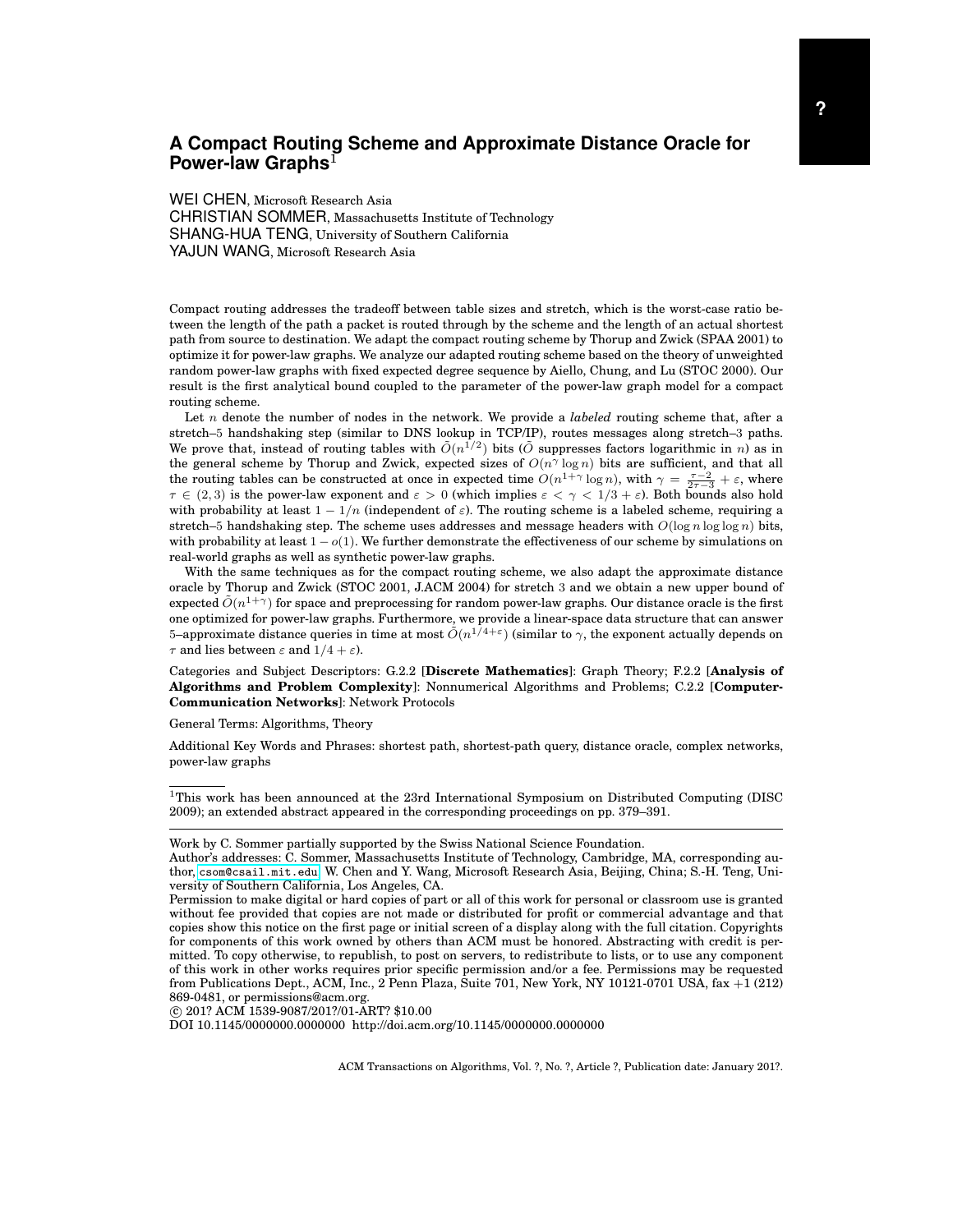#### **ACM Reference Format:**

Chen, W., Sommer, C., Teng, S.-H., Wang, Y. 2012. A Compact Routing Scheme and Approximate Distance Oracle for Power-law Graphs. ACM Trans. Alg. ?, ?, Article ? (January 201?), 26 pages. DOI = 10.1145/0000000.0000000 http://doi.acm.org/10.1145/0000000.0000000

## **1. INTRODUCTION**

Message routing and answering shortest-path and distance queries are fundamental services for communication and information networks. Routing can be seen as the distributed version of answering a shortest-path query. When answering a distance query for a pair of nodes in a network, an efficient algorithm accesses only a small fraction of the information stored at preprocessing time. A preprocessing algorithm, the data structure it creates, and its corresponding query algorithm that computes (approximate) shortest distances, are referred to by the term *distance oracle*. When routing a message from a source to a destination in the network, to decide where to forward the message to, a node may only use its local information, which includes its local routing table, the destination address, and a message header.

Both routing schemes and distance oracles are expected to "produce" (route messages or output) shortest or approximate shortest paths between all source-destination pairs along. A key measure for the quality of routing schemes (and distance oracles) is their worst-case multiplicative *stretch*, which is defined as the maximum ratio of the length of the message route between a pair of nodes  $s$  and  $t$  by the scheme and the actual shortest path length between  $s$  and  $t$ , among all  $s$ -t pairs in the network.

Routing schemes address the tradeoff between stretch and routing table size. A trivial stretch-1 routing scheme is one in which every node stores for every destination in the network where to forward the message to. However, for a network with  $n$  nodes, this approach requires unscalable  $\Omega(n \log n)$ -bit routing tables for every node [\[Gavoille](#page-24-0) [and Perennes 1996\]](#page-24-0). A *compact* routing scheme is only allowed to have routing tables with sizes sublinear in n and message header sizes polylogarithmic in n. There are two classes of compact routing schemes: *Labeled* schemes are allowed to add labels to node addresses to encode useful information for routing purposes, where each label has length at most polylogarithmic in n. *Name-independent* schemes do not allow the renaming of node addresses, instead they must function with all possible addresses.

#### **1.1. Our Contributions**

We bridge the gap between theory and practice in the study of compact routing schemes and distance oracles for *power-law graphs*. In a power-law graph (sometimes also termed *scale-free* network or graph), the number of nodes with degree x is proportional to  $x^{-\tau}$ , for some constant  $\tau$ , often between 2 and 3. Experimental results [\[Krioukov et al. 2004\]](#page-25-0) suggest that there are efficient routing schemes for powerlaw graphs. We provide the first theoretical analysis that directly links the power-law exponent  $\tau$  of a random power-law graph to the bound on the routing table sizes (and the distance oracle space complexity, respectively).

More specifically, we adapt the labeled universal compact routing scheme of Thorup and Zwick [\[2001\]](#page-25-1) to optimize it for unweighted, undirected power-law graphs. Our adaptations include (a) selecting nodes with the largest degrees as the landmarks instead of random sampling, and (b) directly encoding shortest paths in node labels and message headers instead of relying on a tree routing scheme. The details of the scheme can be found in Section [4;](#page-7-0) a detailed comparison with [\[Thorup and Zwick 2001\]](#page-25-1) is deferred to Section [2.3.](#page-4-0)

Our complexity analysis (see Section [5\)](#page-10-0) of the routing scheme is based on the random power-law graph model with expected degree sequence proposed by Aiello, Chung and Lu [\[Aiello et al. 2000;](#page-24-1) [Chung and Lu 2002;](#page-24-2) [Chung and Lu 2006;](#page-24-3) [Lu 2002b\]](#page-25-2) with some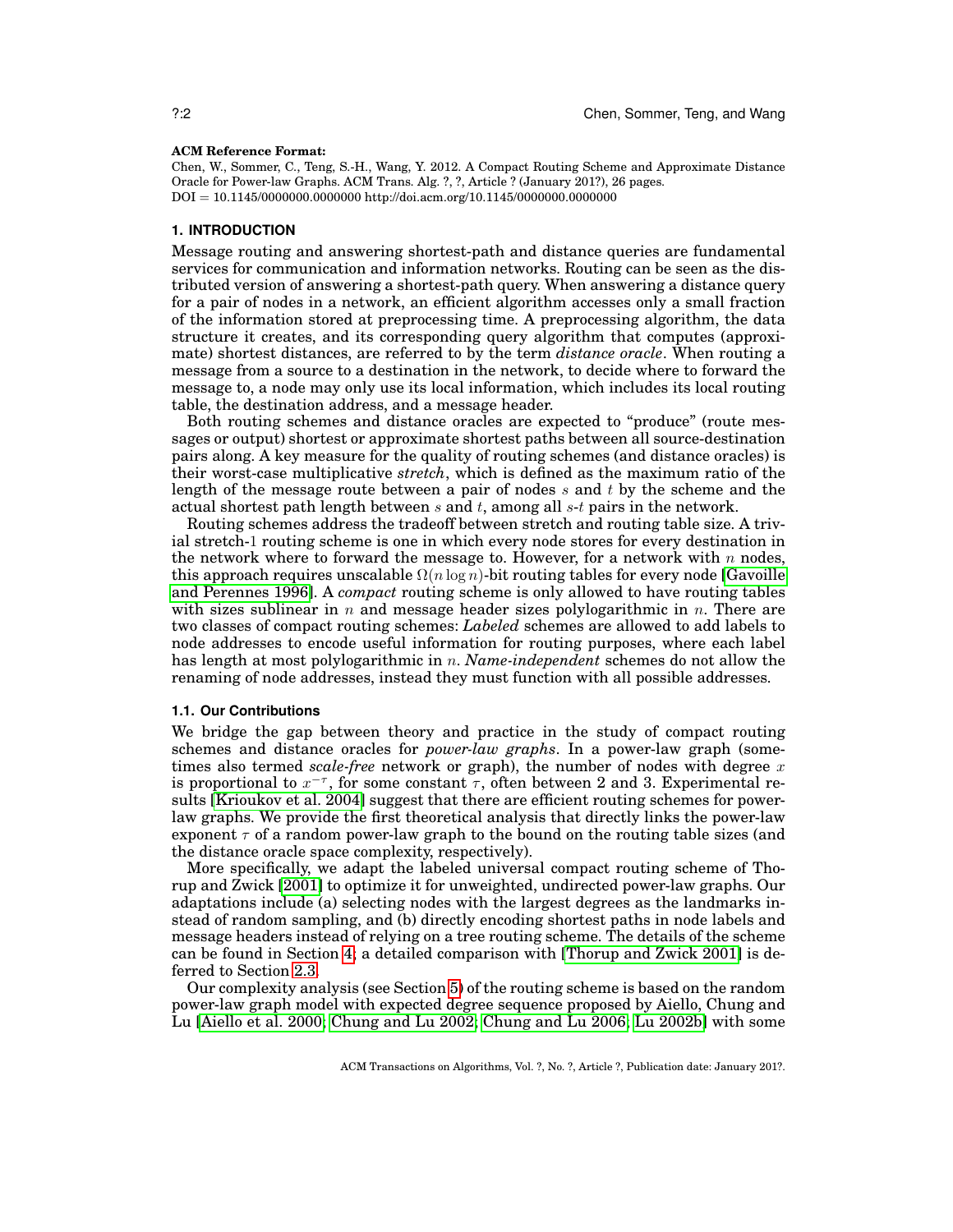modifications. We assume the power-law exponent  $\tau$  to lie in the range of (2, 3), which is the so called "finite mean infinite variance" region of the power-law degree distribution, where most practical power-law networks are assumed to be in [\[Clauset et al. 2009,](#page-24-4) p. 662].

We prove that for a stretch upper bound of 3 (after a handshaking step with stretch 5), instead of tables of size  $O(n^{1/2})$  shown to be optimal up to a polylogarith-mic factor for general graphs [\[Thorup and Zwick 2001\]](#page-25-1), expected sizes of  $O(n^{\gamma} \log n)$ bits are sufficient, and that the routing tables can be constructed at once in expected time  $O(n^{1+\gamma} \log n)$ , with  $\gamma = \frac{\tau-2}{2\tau-3} + \varepsilon$  and  $\varepsilon > 0$  (which implies  $\varepsilon < \gamma < 1/3 + \varepsilon$ ). Both bounds also hold with probability at least  $1 - 1/n$  (independent of  $\varepsilon$ ). This means that for all  $\tau \in (2,3)$ , we have an upper bound of  $\tilde{O}(n^{1/3+\varepsilon})$  on the routing table sizes, which is better than the optimal bound of  $\tilde{O}(n^{1/2})$  for general graphs. For values of  $\tau$ close to 2, for example for  $\tau = 2.1$ , our bound is  $O(n^{1/12+\epsilon})$ . The routing scheme requires a stretch–5 *handshaking step*, which is similar to DNS lookup in TCP/IP (see also [\[Thorup and Zwick 2001,](#page-25-1) Sec. 4]). Thorup and Zwick also point out that labeled routing schemes probably require a lookup step anyway and that one stretch–5 step may be negligible for communication patterns that span several messages. Our scheme uses addresses and message headers of size  $O(\log n \log \log n)$ , with probability at least  $1 - o(1)$ . The efficient encoding using  $O(\log n \log \log n)$  bits in addresses and headers relies on specific distance properties of power-law graphs. Our scheme is a *fixed-port* scheme, meaning that it works for any permutation of port number assignments on any node.

We provide simulation results for both random power-law graphs and actual routerlevel networks, which demonstrate the effectiveness of our adapted compact routing scheme (Section [6\)](#page-17-0).

Using the same techniques, we also adapt the approximate distance oracle by Thorup and Zwick [\[2005\]](#page-25-3) for unweighted, undirected power-law graphs (see Section [7](#page-20-0) for details). We prove that, for stretch 3, instead of an oracle of size  $O(n^{3/2})$ , expected space  $O(n^{1+\gamma})$  is sufficient and that the oracle can be constructed in expected time  $O(n^{1+\gamma}\log n)$ . Again, both bounds also hold with probability at least  $1-1/n$ . Furthermore, we provide a linear-space data structure that can answer 5–approximate distance queries in time at most  $\tilde{O}(n^{1/4+\varepsilon})$  (similar to  $\gamma$ , the exponent actually depends on  $\tau$  and lies between  $\varepsilon$  and  $1/4 + \varepsilon$ ).

## **1.2. Organization**

We first outline related work on power-law graphs (Section [2.1\)](#page-2-0), (compact) routing schemes (Section [2.2\)](#page-3-0), including a detailed comparison with the routing schemes by Thorup and Zwick (Section [2.3\)](#page-4-0), and approximate distance oracles (Section [2.4\)](#page-5-0). Our routing scheme and distance oracles are for a certain model of random power-law graphs, which we define in Section [3.](#page-6-0) The compact routing scheme for random powerlaw graphs is described in Section [4;](#page-7-0) we analyze its theoretical performance in Section [5](#page-10-0) and its experimental performance in Section [6.](#page-17-0) We provide and analyze approximate distance oracles for random power-law graphs in Section [7.](#page-20-0) We conclude with a summary and open questions in Section [8.](#page-23-0)

#### <span id="page-2-1"></span>**2. RELATED WORK**

#### <span id="page-2-0"></span>**2.1. Power-law Graphs**

Power-law graphs [\[Mitzenmacher 2003\]](#page-25-4) constitute an important family of networks appearing in various real-world scenarios such as social networks and many more are claimed to be power-law graphs [\[Clauset et al. 2009;](#page-24-4) [Faloutsos et al. 1999\]](#page-24-5), some-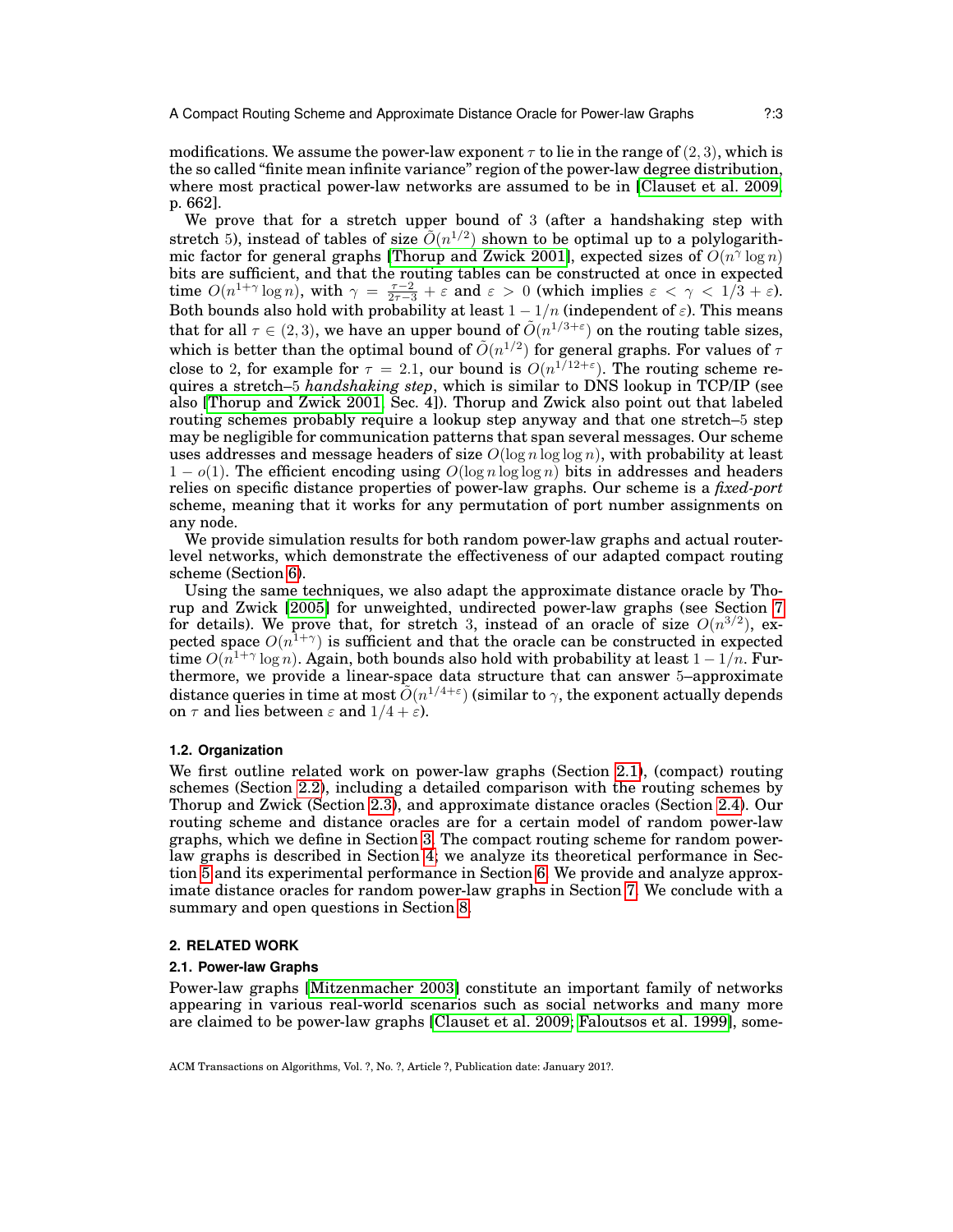times rather controversially [\[Achlioptas et al. 2009;](#page-23-1) [Roughan et al. 2011\]](#page-25-5). In a powerlaw graph, the number of nodes with degree x is proportional to  $x^{-\tau}$ , for some constant  $\tau$ . The power-law exponent  $\tau$  for many real-world networks is in the range between 2 and 3 [\[Krioukov et al. 2004,](#page-25-0) Sec. I.B]. Power-law graphs do not seem to belong to any of the well-studied network families such as trees, planar graphs or lowdoubling-dimension graphs (see Section [2](#page-2-1) for details). Despite their unique features, power-law graphs are actually not "easy" instances for algorithms. Although power-law graphs are sparse, optimization problems remain hard: problems such as COLORING or CLIQUE are **NP**-hard for power-law graphs as well [\[Ferrante et al. 2008\]](#page-24-6).

Besides the random power-law graph model of Aiello, Chung, and Lu [\[Aiello et al.](#page-24-1) [2000;](#page-24-1) [Chung and Lu 2002;](#page-24-2) [Chung and Lu 2006;](#page-24-3) [Lu 2002b\]](#page-25-2), other mathematical models for power-law graphs include the configuration model [\[Newman et al. 2001\]](#page-25-6), the Poissonian process [\[Norros and Reittu 2006\]](#page-25-7), and the preferential attachment model [Barabási and Albert 1999; [Kumar et al. 2000\]](#page-25-8). Among these, the random powerlaw graph model is studied very well, providing a rich body of mathematical results. Furthermore, recent empirical studies on compact routing also use this model [\[Brady](#page-24-8) [and Cowen 2006;](#page-24-8) [Krioukov et al. 2004\]](#page-25-0).

#### <span id="page-3-0"></span>**2.2. (Compact) Routing Schemes**

Both labeled and name-independent compact routing schemes have been studied extensively. Universal schemes work for all network topologies [\[Abraham et al. 2006b;](#page-23-2) [Abraham et al. 2006c;](#page-23-3) [Abraham et al. 2008;](#page-23-4) [Cowen 2001;](#page-24-9) [Peleg and Upfal 1989;](#page-25-9) [Tho](#page-25-1)[rup and Zwick 2001\]](#page-25-1). It has been shown that with  $\tilde{O}(n^{1/k})$ -bit routing tables (as usual, we abbreviate  $O(f(n) \cdot \log^t n)$  for some constant t by  $\tilde{O}(f(n))$  one can achieve a stretch of  $O(k)$ , and that this tradeoff is essentially tight due to a girth conjecture by Erdős.

Due to these impeding lower bounds for general graphs, specialized schemes were designed for various families of network topologies, including trees [\[Fraigniaud and](#page-24-10) [Gavoille 2001;](#page-24-10) [Korman 2008;](#page-24-11) [Thorup and Zwick 2001\]](#page-25-1), planar graphs [\[Gavoille and](#page-24-12) [Hanusse 1999;](#page-24-12) [Lu 2002a\]](#page-25-10), fixed-minor-free graphs [\[Abraham et al. 2005\]](#page-23-5), or graphs with low doubling dimension [\[Abraham et al. 2006a;](#page-23-6) [Konjevod et al. 2006;](#page-24-13) [Konjevod](#page-24-14) [et al. 2007\]](#page-24-14). These topology-specific schemes achieve significant improvements on the stretch–space tradeoff over universal routing schemes.

Despite their potential relevance in practice, the family of power-law graphs has not received much attention from the routing research community. There are experimental studies of compact routing in power-law graphs and Internet-like graphs. Krioukov et al. [\[2004\]](#page-25-0) evaluate the universal routing scheme of Thorup and Zwick (*TZ*) [\[2001\]](#page-25-1) on random power-law graphs [\[Aiello et al. 2000\]](#page-24-1) and provide experimental evidence of much better performance (both in terms of stretch and table sizes) than the theoretical worst-case bound. However, they do not provide a analytical bound of the TZ scheme on power-law graphs for neither stretch nor table size. Enahescu et al. [\[2008\]](#page-24-15) propose a *greedy* landmark selection scheme and they show empirically that their adaptation achieves good stretch and table sizes for power-law graphs and Internet Autonomous System (AS) graphs. Unfortunately, their theoretical analysis is for Erdős-Rényi random graphs [Erdős and Rényi 1960] instead of power-law graphs. Brady and Cowen [\[2006\]](#page-24-8) give a compact routing scheme tailored for power-law graphs with additive stretch d and header and table sizes  $O(e \log^2 n)$ , where both d and e depend on the graph, and they show experimentally that these values are reasonably small for certain random power-law graphs [\[Aiello et al. 2000\]](#page-24-1). However, there is no rigorous analysis connecting d and e to the parameter  $\tau$  of power-law graphs.

Embedding power-law graphs into *hyperbolic spaces* and using the coordinates appears to be a promising approach for routing in power-law graphs [\[Cvetkovski and](#page-24-17)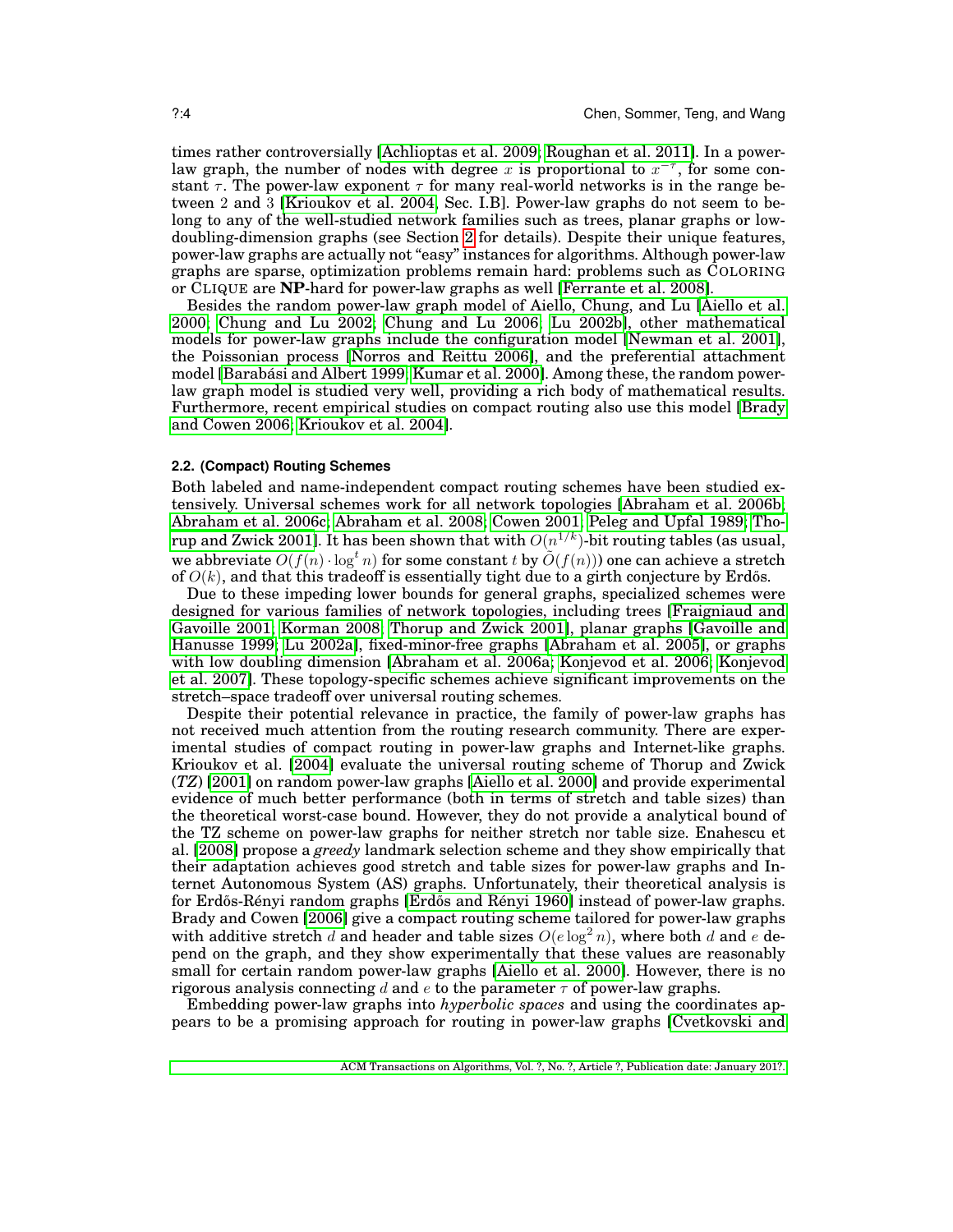[Crovella 2009;](#page-24-17) [Papadopoulos et al. 2010\]](#page-25-11). However, current approaches do not offer any guarantees on the worst-case stretch and, furthermore, both success probability and stretch have only been evaluated experimentally so far.

## <span id="page-4-0"></span>**2.3. Detailed Comparison with Existing Routing Schemes**

*Thorup and Zwick's routing schemes.* We first provide additional details on the comparison with Thorup and Zwick's routing schemes.

Thorup and Zwick [\[2001\]](#page-25-1) contribute two different routing schemes. Their first scheme is a stretch-3 scheme with an  $O(n^{1/2} \log^{3/2} n)$ -bit routing table per node and  $O(\log n)$ -bit labels and headers. This scheme is based on Cowen's earlier scheme [\[2001\]](#page-24-9), which uses a small subset A of nodes, called *landmarks*, to route messages. In a graph  $G = (V, E)$  with landmark set  $A \subseteq V$ , for every node u, define its *cluster*  $C(u) = \{v \in V : d(v, u) < d(v, A)\}\$ , where  $d(v, u)$  and  $d(v, A)$  denote the graph distance from v to u and A, respectively. Let  $\ell(u)$  denote the landmark in A that is the closest to node  $u$  (ties are resolved arbitrarily). The routing table of node  $u$  stores the port identifiers to route messages to all nodes in A and  $C(u)$ . If a destination v is not in  $A \cup C(u)$ , u routes through  $\ell(v)$ , which guarantees a stretch bound of 3 due to the definition of the cluster  $C(u)$ . Thorup and Zwick use a resampling method to achieve  $|A\cup C(u)|=O(n^{1/2}\log^{1/2}n)$  for every node u. It may be tempting to adapt TZ's first scheme (as described above) for random power-law graphs. Our analysis, however, breaks down due to dependency issues (see Section [5.7](#page-17-1) for more details).

The second scheme of Thorup and Zwick [\[2001\]](#page-25-1) is based on their approximate distance oracle [\[Thorup and Zwick 2005\]](#page-25-3). For any  $k \geq 2$ , they design a compact routing scheme with  $\tilde{O}(n^{1/k})$ -bit tables,  $O(k \log^2 n / \log \log n)$ -bit addresses, and  $O(\log^2 n/\log\log n)$ -bit headers (the bounds on addresses and headers are for fixed-port schemes). The scheme achieves stretch  $2k - 1$  with a stretch  $4k - 5$  handshake. For the case of  $k = 2$  (comparable to our scheme), their scheme essentially considers the landmark set A together with the *ball* of a node u,  $B(u) = \{v : d(v, u) < d(u, A)\}\$ . Note that balls and clusters are dual concepts:  $v \in C(u)$  if and only if  $u \in B(v)$ . The routing table of u stores the ports to route messages to all nodes in  $A \cup B(u)$ . Similar to the first scheme, when  $v \notin A \cup B(u)$ , u routes through  $\ell(v)$  to reach v, but in this case it only guarantees a stretch of 5 instead of 3 when  $v \notin B(u)$  but  $u \in B(v)$ . A *handshake* is needed to reduce the stretch to 3. Moreover, a node w on the path from  $\ell(v)$  to v may not know the port to route to v from its routing table, since v may not be in  $B(w)$  (though  $v \in C(w)$ ). To resolve this issue, Thorup and Zwick further use a tree routing scheme, which requires additional, rather complicated labels. They use random sampling to guarantee that  $|A \cup B(u)| = \tilde{O}(n^{1/2}).$ 

Our scheme is similar to their second scheme. We also use balls and landmarks to route messages. There are two major differences: First, we use high-degree nodes instead of randomly selected nodes as landmarks. The major contribution of the paper is to prove that, with this selection strategy, in random power-law graphs, we achieve  $|A \cup \overline{B}(u)| = O(n^{\gamma})$  with  $\gamma = \frac{\tau-2}{2\tau-3} + \varepsilon$  and  $\varepsilon > 0$ , which holds both in expectation and with high probability. Second, instead of using a tree routing scheme, we directly encode the shortest path from  $\ell(v)$  to v in v's address, which is short (with probability  $1 - o(1)$  due to the distance properties in random power-law graphs. As a result, our routing table sizes are smaller than the tables in both TZ schemes, and our address and header size of  $O(\log n \log \log n)$  is better than TZ's second scheme and close to TZ's first scheme. Our scheme is also simpler than the second scheme and is comparable with the first scheme. This improvement is possible only by tailoring the scheme to unweighted power-law graphs.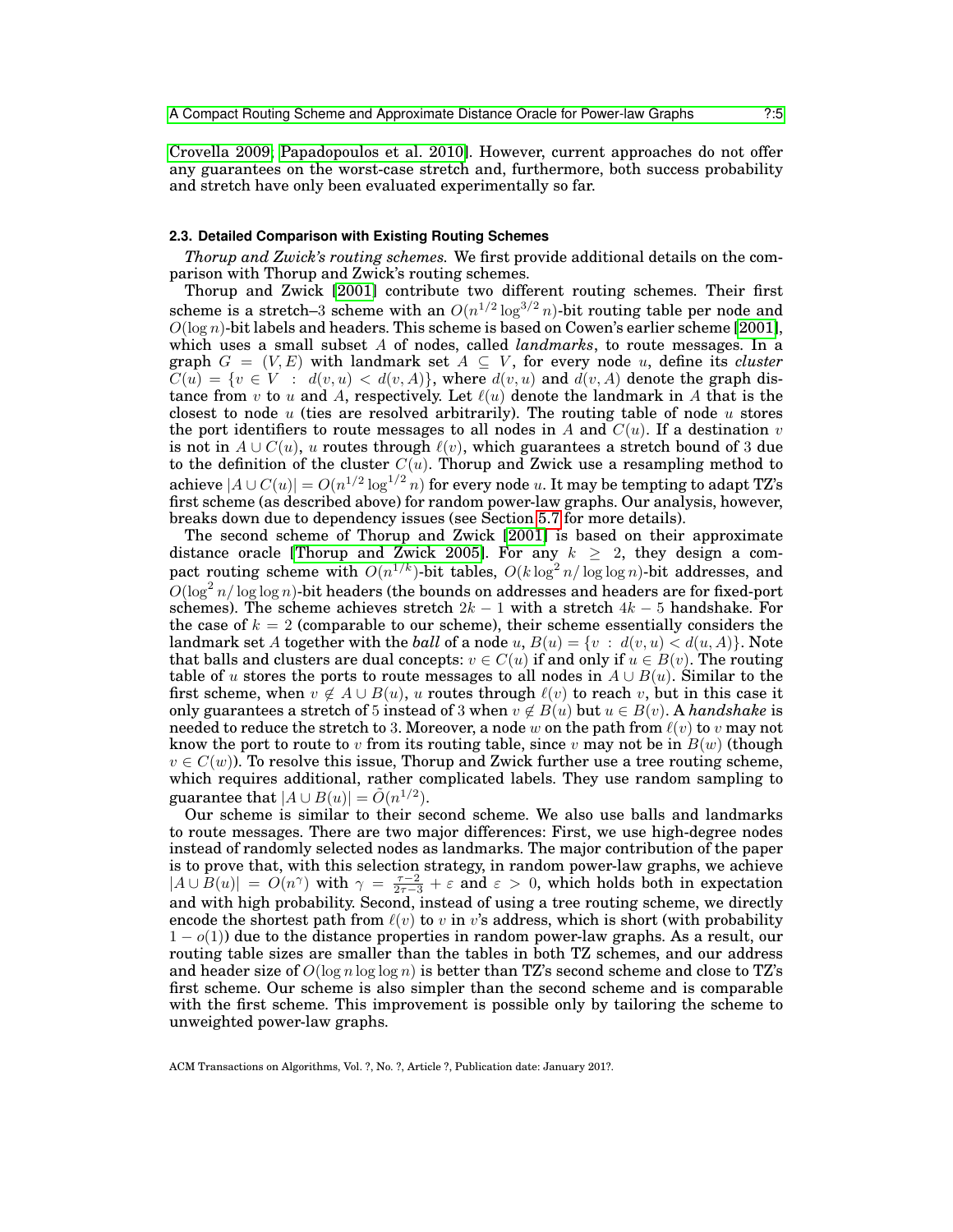*Probabilistic guarantees.* Recently, there have been compact routing schemes with probabilistic guarantees. Since for our scheme also some properties also hold with high probability, let us briefly describe the differences to existing schemes. Routing schemes by Dinitz [\[2007\]](#page-24-18) can efficiently find short routes for most pairs, there is however some *slack*, meaning that for some pairs the route may be longer. In our work, the bound on the *stretch* is for the worst-case pair  $(s, t) \in V \times V$ . In the Dinitz scheme, the *slack* is with respect to the stretch: for some pairs (constant fraction) the stretch inequalities do not necessarily hold. In our work, the bound on the *table size* holds with high probability  $(1 - 1/n)$ . Our construction is deterministic but analyzed in an averagecase manner for a specific class of random graphs. The Thorup-Zwick construction is randomized and works for any graph. Hence, we both obtain a bound on the *table size* with high probability.

## <span id="page-5-0"></span>**2.4. Distance Oracles**

Dijkstra's algorithm [\[1959\]](#page-24-19) finds a shortest path in any graph with non-negative edge weights in time  $O(n \log n + m)$ , where n and m denote the number of nodes and edges, respectively. For applications such as navigation software exploring huge maps or for social networking sites, this query time is not practical. Instead, the graph is *preprocessed* and a special data structure allows for efficient *queries*. One way to prepare for queries is to precompute all shortest paths using an All-Pairs Shortest Path algorithm [\[Chan 2007\]](#page-24-20) and to read a shortest path from a distance table. Time and memory constraints, however, render this approach impractical. Instead of running a cubictime algorithm and using quadratic storage, we want to efficiently preprocess a graph to allow for fast distance queries. However, for general (directed) graphs with  $n$  vertices,  $\Omega(n^2)$  space is necessary to return the shortest distance. Approximate distance *oracles* address the trade-off between approximation ratio, space, and preprocessing and query time, and can thus be interpreted as a generalization of the All-Pairs (Approximate) Shortest Path problem. In the following, we list approaches tailored for complex networks. For recent surveys we refer to [\[Sen 2009;](#page-25-12) [Sommer 2010\]](#page-25-13).

Thorup and Zwick [\[2005\]](#page-25-3) provide a stretch–(2k–1) distance oracle of size  $\tilde{O}(kn^{1+1/k})$ , which can be constructed in time  $O(kmn^{1/k})$ . Assuming a girth conjecture by Erdős, stretch and size are asymptotically tight for small values of k. For stretch parameter  $k = 2$ , the distance oracle of Thorup and Zwick has the following worst-case performance: the size is  $O(n^{3/2})$  and the stretch is 3. Fortunately, the theoretical worst-case stretch bounds of Thorup and Zwick's distance oracle [\[2005\]](#page-25-3) (and, also, of their routing scheme [\[Thorup and Zwick 2001\]](#page-25-1)) are not observed in experiments [\[Krioukov et al.](#page-25-0) [2004\]](#page-25-0), even though they are tight.

Distance oracles and shortest-path queries for complex networks have been studied experimentally. Potamias et al. [\[2009\]](#page-25-14) use *landmark-based A\* search* [\[Goldberg](#page-24-21) [and Harrelson 2005\]](#page-24-21). Das Sarma et al. [\[2010\]](#page-25-15) provide a practical implementation of Bourgain's embedding [\[1985\]](#page-24-22), and they propose an extension of the distance oracle by Thorup and Zwick [\[2005\]](#page-25-3). In their extension, they omit ball computations. While the asymptotic performance is not affected, their algorithms both for preprocessing and query are simpler and potentially faster in practice than the corresponding original algorithms. The stretch bounds, however, only hold with high probability. Cheng and Yu [\[2009\]](#page-24-23) use *2–hop labels* [\[Cohen et al. 2003\]](#page-24-24) to efficiently compute exact distances. Xiao et al. [\[2009\]](#page-25-16) compress graphs by exploiting symmetries. Instead of treating vertices as a single unit, they work on *orbits* of *automorphism groups*. Shortest-path queries are answered using *compact BFS-trees*, which are based on these orbits. Symmetries in complex networks seem to be very common. Experiments show that their method may be very efficient; the running time of the preprocessing algorithm appears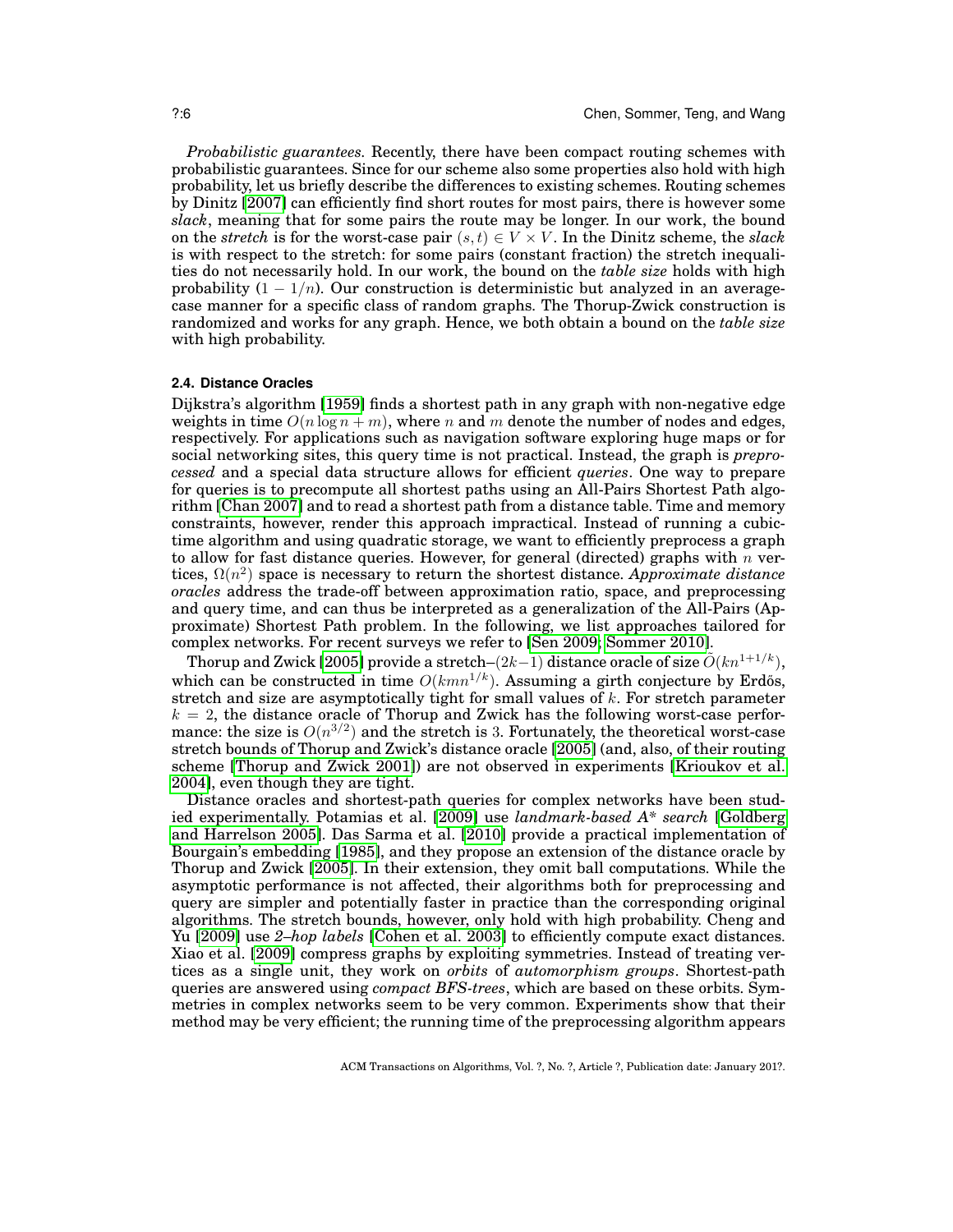to be roughly quadratic in the number of nodes. Goldman et al. [\[1998\]](#page-24-25) consider relationships among objects in large databases. Their method processes keyword searches over databases in interactive query sessions. Distances between objects are computed based on a compact index, which consists of local neighborhoods and distances to *hub* vertices (separators). Hubs are chosen as high-degree nodes.

Although complex networks seem to be rather common in practice, to the best of our knowledge, there is no distance oracle with provable guarantees better than those of the general distance oracle of Thorup and Zwick [\[2005\]](#page-25-3).

### <span id="page-6-0"></span>**3. PRELIMINARIES**

We adapt the random graph model for fixed expected degree sequence as defined by Aiello, Chung, and Lu [\[Aiello et al. 2000;](#page-24-1) [Chung and Lu 2002;](#page-24-2) [Lu 2002b;](#page-25-2) [Chung and](#page-24-3) [Lu 2006\]](#page-24-3) using the definition from [\[Chung and Lu 2002,](#page-24-2) Section 2]. We refer to the original random graph distribution using the expression Fixed Degree Random Graph (**FDRG**).

*Definition* 3.1 (*Fixed Degree Random Graph [\[Chung and Lu 2002,](#page-24-2) Section 2]*). In a random graph with a given *expected degree sequence*  $\vec{w} = \{w_1, w_2, \dots, w_n\}$  such that  $\forall i: w_i^2 < \sum_j w_j$ , the edge between  $v_i$  and  $v_{i'}$  is present in the random graph with probability

$$
\Pr\left[\{v_i, v_{i'}\} \in E\right] = w_i w_{i'} \rho, \text{ where } \rho = \frac{1}{\sum_j w_j}.
$$

In the original  $\bf FDRG$  model it is assumed that  $\forall i,i': w_iw_{i'} < \sum_j w_j.$  We adapt the original model by deterministically inserting edges if  $w_iw_{i'} > \sum_j w_j$ . Without modification, the original assumption would rule out the values for  $\tau$  considered in this work.

<span id="page-6-1"></span>*Definition* 3.2. For a constant  $\tau \in (2,3)$ , the random power-law graph distribution **RPLG** $(n, \tau)$  is defined as follows. Let the sequence of generating parameters  $\vec{w} = \{w_1, w_2, \dots, w_n\}$  obey a power law:

$$
w_j = \left(\frac{n}{j}\right)^{1/(\tau-1)} \quad \text{for } j \in \{1, 2, \dots n\}.
$$

The edge between  $v_i$  and  $v_{i'}$  is present in the random graph with probability

$$
\Pr\left[\{v_i, v_{i'}\} \in E\right] = \min\{w_i w_{i'} \rho, 1\}, \text{ where } \rho = \frac{1}{\sum_j w_j}.
$$

Note that, in both models, there is a one-to-one correspondence between a node  $v_i$ and its generating parameter  $w_i$ . In the **FDRG** model, the value  $w_i$  corresponds to the expected degree of vertex  $v_j$ , and Chung and Lu refer to  $\vec{w}$  as the *expected degree sequence*. In the **RPLG** $(n, \tau)$  adaptation, the graph is sampled according to the *generating parameter values*  $w_i$ . Let  $D_i$  be the random variable denoting the degree of node  $v_j$ . In the **RPLG** $(n, \tau)$  model, the expected degree  $E[D_j]$  of node  $v_j$  is less than or equal to the generating parameter  $w_j$ . We refer to the edges between two nodes  $v_i, v_{i'}$  with  $w_i w_{i'} \ge \sum_j w_j$  as *deterministic edges*; we refer to the remaining edges as *random edges*.

An important technical reason to work with the model of Aiello, Chung, and Lu [\[Aiello et al. 2000;](#page-24-1) [Chung and Lu 2002;](#page-24-2) [Lu 2002b;](#page-25-2) [Chung and Lu 2006\]](#page-24-3) is that the edges are independent. This independence makes several graph properties easier to analyze. We also (implicitly) rely on a property called *assortativity*. Assortativity

ACM Transactions on Algorithms, Vol. ?, No. ?, Article ?, Publication date: January 201?.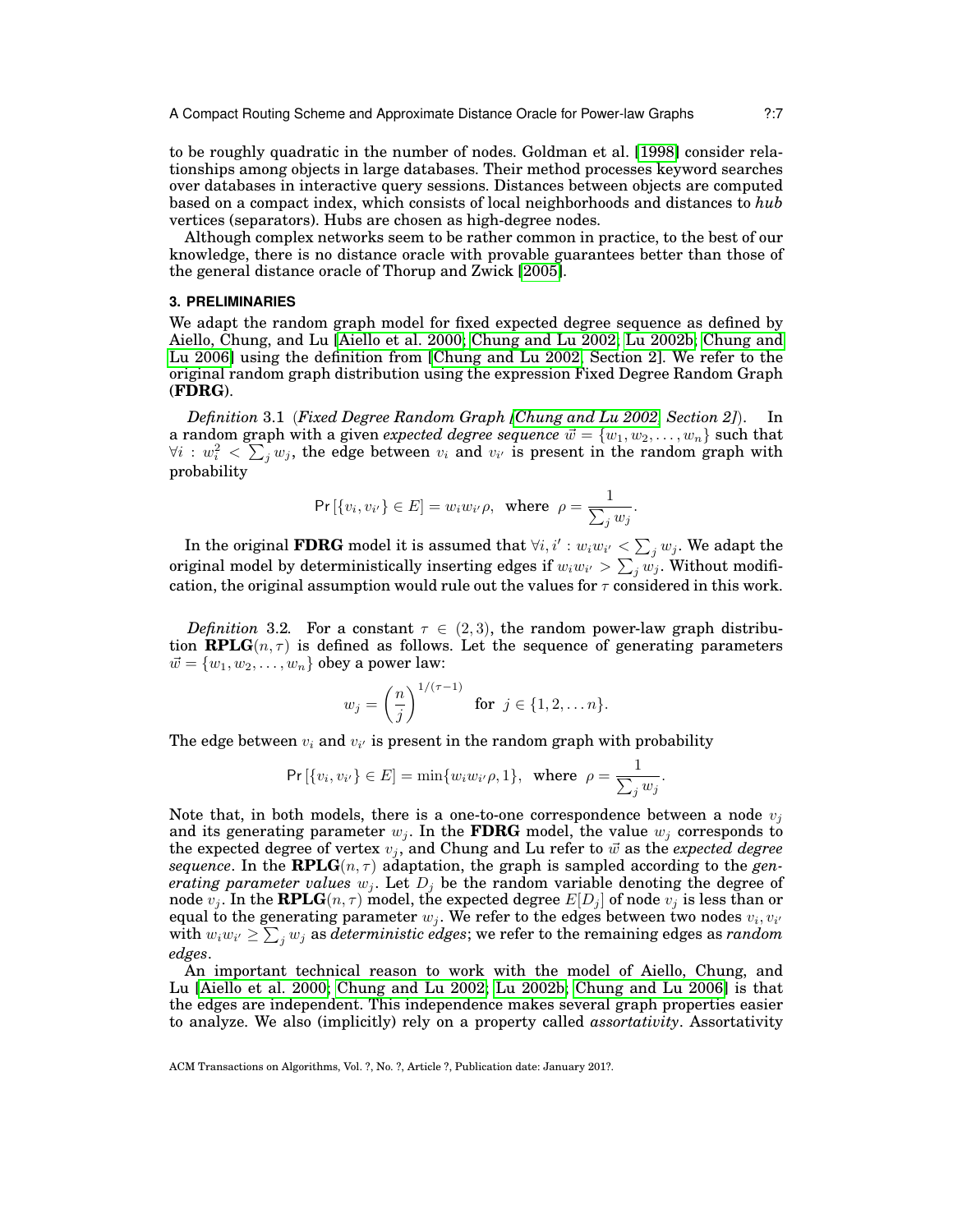is the tendency of nodes with high degree to attach to other highly connected nodes. This tendency is especially high in social networks. The opposite tendency, termed *dissortativity*, is more common in technological and biological networks, wherein highly connected nodes tend to be connected with low-degree nodes. Intuitively speaking, the property we rely on is that a node with high degree is either in the so-called *core* (as defined below) or, with high probability, at least one of its neighbors is in the core. Li et al. [\[2005,](#page-25-17) Definition 4.1] formalize assortativity as follows. They define the  $s(G)$  value of a graph as  $s(G) := \sum_{\{v_i, v_{i'}\} \in E} \deg(v_i) \cdot \deg(v_{i'}).$  Graphs sampled from the  $\bf FDRG$ model tend to have a high  $s(G)$  value, since high-degree nodes are attached to other highly connected nodes. Li et al. state that  $s(G)$  measures to what extent a graph has a "hub-like core." The *core* of a graph consists of nodes having large degrees.

Let  $\gamma = \frac{\tau-2}{2\tau-3} + \varepsilon$  for some  $\varepsilon > 0$  and  $\gamma' = \frac{1-\gamma}{\tau-1}$ . We require that  $n = |V(G)|$  is sufficiently large, specifically, that

<span id="page-7-1"></span>
$$
n^{\frac{\varepsilon(2\tau-3)}{\tau-1}} \ge \frac{2(\tau-1)}{\tau-2} \ln n. \tag{1}
$$

Our results do not have any other implicit dependencies on  $\varepsilon$ .

<span id="page-7-2"></span>*Definition* 3.3. For a power-law degree sequence  $\vec{w}$  and a graph G with n nodes, the core with degree threshold  $n^{\gamma'}, \gamma' \in (0,1)$ , is defined as follows.

$$
core_{\gamma'}(\vec{w}) := \{v_i : w_i > n^{\gamma'}\},
$$
  

$$
core_{\gamma'}(G) := \{v_i : deg_G(v_i) > n^{\gamma'}/4\},
$$

where  $\deg_G(v_i)$  is the degree of  $v_i$  in G (the subscript G is omitted when the graph is clear from the context).

Our core<sub>γ</sub>(*w*̄) is the  $n^{\gamma'}$ -Core in [\[Lu 2002b,](#page-25-2) Chapter 4, Definition 2]. For each vertex  $u$  of a graph  $G$ , we define its ball relative to the core as

$$
B_G(u) := \{ v \in V(G) \, : \, d(u,v) < \min_{v' \in \text{core}_{\gamma'}(G)} d(u,v') \}.
$$

#### <span id="page-7-0"></span>**4. THE ADAPTED COMPACT ROUTING SCHEME**

Let the unweighted graph  $G = (V, E)$  model the network. Each node v in the network has a unique  $\lceil \log_2 n \rceil$ -bit static name. Whenever we write v in a routing table, a message header, or a node address, we mean its  $\lceil \log_2 n \rceil$ -bit static name representation. Each node v has  $deg(v)$  ports connecting it with its neighbors. These ports are numbered by  $0, 1, \ldots$ ,  $\deg(v) - 1$ , and identifying each port number of v requires  $\lceil \log_2 \deg(v) \rceil$ bits. For every packet, the routing scheme needs to decide which port the packet is to be forwarded to. Our scheme is a fixed-port scheme, that is, it works with arbitrary permutations of port number assignments.

#### **4.1. Routing Scheme**

The routing algorithm is inspired by and based on [\[Cowen 2001;](#page-24-9) [Thorup and Zwick](#page-25-1) [2001\]](#page-25-1). We also use a set of landmarks  $A \subseteq V$ , but different from [\[Cowen 2001;](#page-24-9) [Tho](#page-25-1)[rup and Zwick 2001\]](#page-25-1), we use core $\gamma(G)$  as landmarks instead of nodes sampled at random. For each node u in G, let  $\ell(u)$  denote u's closest landmark, that is,  $\ell(u) :=$  $\arg \min_{v \in \text{core}_{\gamma}(G)} d(u, v)$ . The local targets of node u are defined as the elements of its *ball*  $B_G(u)$ . Similar to the second scheme in [\[Thorup and Zwick 2001\]](#page-25-1), each node u stores the ports to route messages along the shortest paths to all landmarks and to its local targets. If the target v is neither a landmark nor a local target of  $u$ , the message is routed to v's closest landmark  $\ell(v)$  and from there to the target v.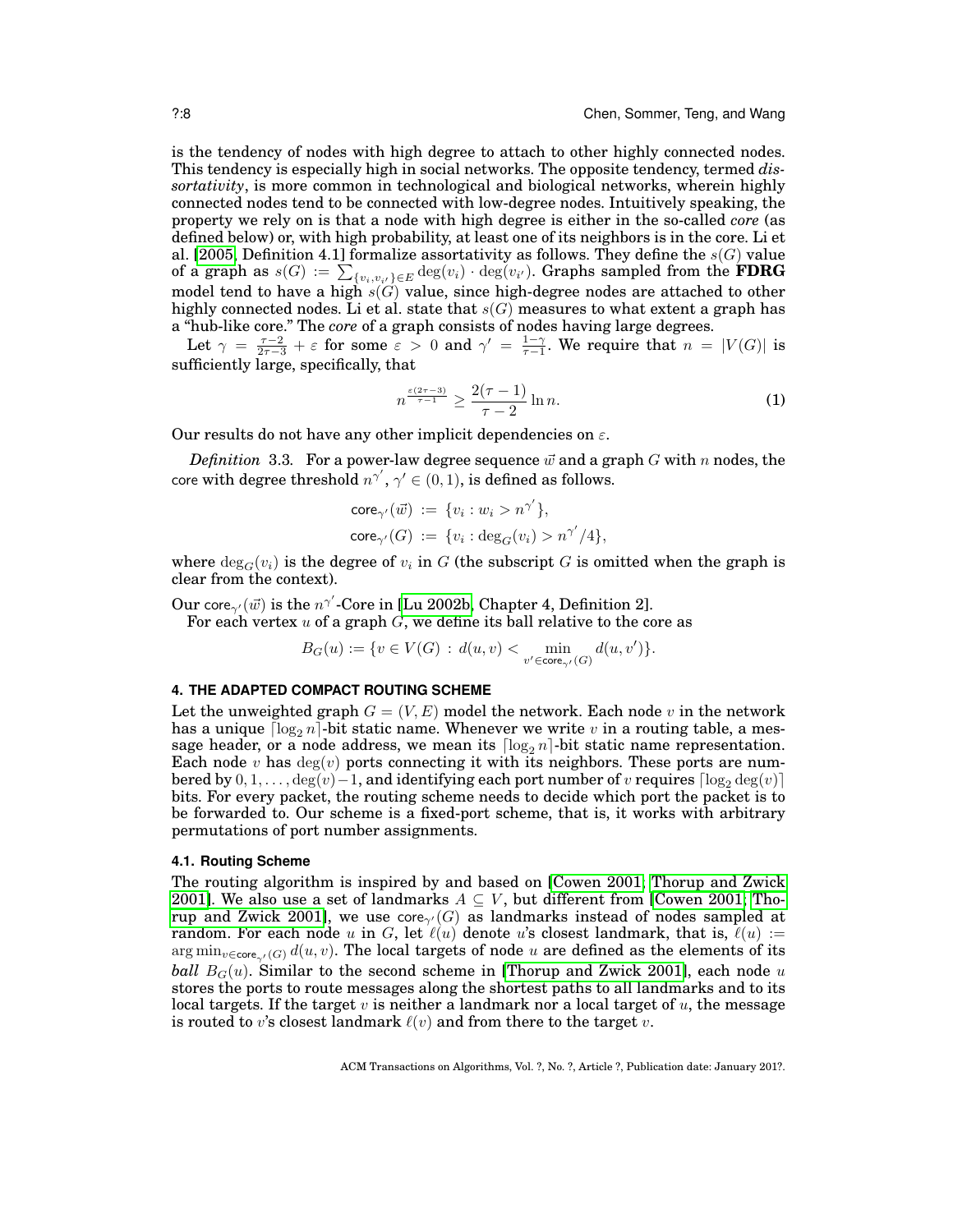The scheme is a labeled scheme. For a node u to know  $\ell(v)$  of any target v, the address of node v contains an encoding of  $\ell(v)$ . Moreover, for a node w on the shortest path from  $\ell(v)$  to  $v (w \neq \ell(v)$  and  $w \neq v)$ , v may not be in  $B_G(w)$  and thus w may not know the port to route messages to  $v$ . To resolve this issue, we further extend the address of  $v$ by *encoding* the shortest path from the landmark  $\ell(v)$  to v.

Let  $(s = u_0, u_1, \ldots, u_m = t)$  denote the sequence of nodes on a shortest path from s to t. Let  $SP(s, t)$  be the encoding of this shortest path as an array with m entries, wherein  $SP(s,t)[i]$  denotes the port to route from  $u_i$  to  $u_{i+1}$  for all  $i = 0,1,\ldots,m-1$ . Thus  $SP(s,t)$  can be encoded with  $\sum_{i=0}^{m-1} \log_2 \lceil \deg(u_i) \rceil$  bits. We now provide the precise definitions of addresses, message headers, and local routing tables.

*Definition* 4.1*.*

- The address of node  $u \in V$  is addr $(u) := (u, \ell(u), SP(\ell(u), u)).$
- The header of a message from node s to node t is in one of the following formats:
	- (1) header =  $(route, s, t)$ , where  $route = local$ ,
		- (2) header = (route, s, addr), where route = toLandmark and  $addr = addr(t)$ ,
		- (3) header = (route, s, t, pos, SP), where route  $\in$  {fromLandmark, direct}, pos is a non-negative integer that may be modified along the route, and  $SP = SP(s, t)$  if  $route = \text{direct or } SP = SP(\ell(t), t) \text{ if } route = \text{fromLandmark},$
		- (4) header = (route, s, t, SP), where route = handshake and SP is a reversed shortest path from  $t$  to  $s$  to be encoded along the path from  $s$  to  $t$ .
- The local routing table for each node  $u$  consists of the information about routes to the core and the information about local routes:

$$
\mathtt{tbl}(u) := \{(v, \mathtt{port}_u(v)) : v \in \mathsf{core}_{\gamma'}(G)\} \cup \{(v, \mathtt{port}_u(v)) : v \in B_G(u)\},
$$

where  $\text{port}_u(v)$  is the local port of  $u$  to route messages towards node  $v$  along some shortest path from  $u$  to  $v$ .

The routing procedure for the source is described in Algorithm [1,](#page-8-0) based on whether t is local or not and whether a shortest path to  $t$  is known due to an earlier handshake or not.

|  | <b>ALGORITHM 1:</b> Sending a message using LANDMARKBALLROUTING, source s, target $t \neq s$ . |  |
|--|------------------------------------------------------------------------------------------------|--|
|  |                                                                                                |  |

<span id="page-8-6"></span><span id="page-8-4"></span><span id="page-8-3"></span><span id="page-8-1"></span><span id="page-8-0"></span>1: **if**  $t \in B_G(s)$  **then** 2: send packet with header =  $(\texttt{local}, s, t)$  using port<sub>s</sub> $(t)$  stored in tbl $(s)$ 3: **else if** s stored  $SP(s, t)$  after a handshake **then** 4: send packet with header = (direct, s, t, 0,  $SP(s, t)$ ) using port  $SP(s, t)[0]$ 5: **else** 6: send packet with header =  $(\texttt{tolandmark}, s, \texttt{addr}(t))$  using  $\texttt{port}_s(\ell(t))$  stored in  $\texttt{tbl}(s)$ 7: **end if**

<span id="page-8-5"></span><span id="page-8-2"></span>The forwarding procedure is described in Algorithm [2,](#page-9-0) listing pseudocode for an intermediate node  $u$  to determine whether to forward the message using its local routing table (Lines [9](#page-9-1) and [15\)](#page-9-2), or to forward the message using the shortest path encoded in the header (Lines [11–](#page-9-3)[13\)](#page-9-4), or to switch the routing direction from towards the landmark  $\ell(t)$  to towards the target t (Lines [5–](#page-8-1)[7\)](#page-8-2).

The correctness of the algorithm is based on the simple observation that if  $t \in \mathbb{R}$  $B_G(s) \cup \text{core}_{\gamma'}(G)$  (and thus t is in the routing table of s), then, for all nodes w on the shortest path from s to t, we also have  $t \in B_G(w) \cup \text{core}_{\gamma'}(G)$ .

An additional handshake protocol (Algorithm [3\)](#page-9-5) handles the special case when  $t \notin$  $B_G(s)$  but  $s \in B_G(t)$ . In this case, the basic LANDMARKBALLROUTING scheme only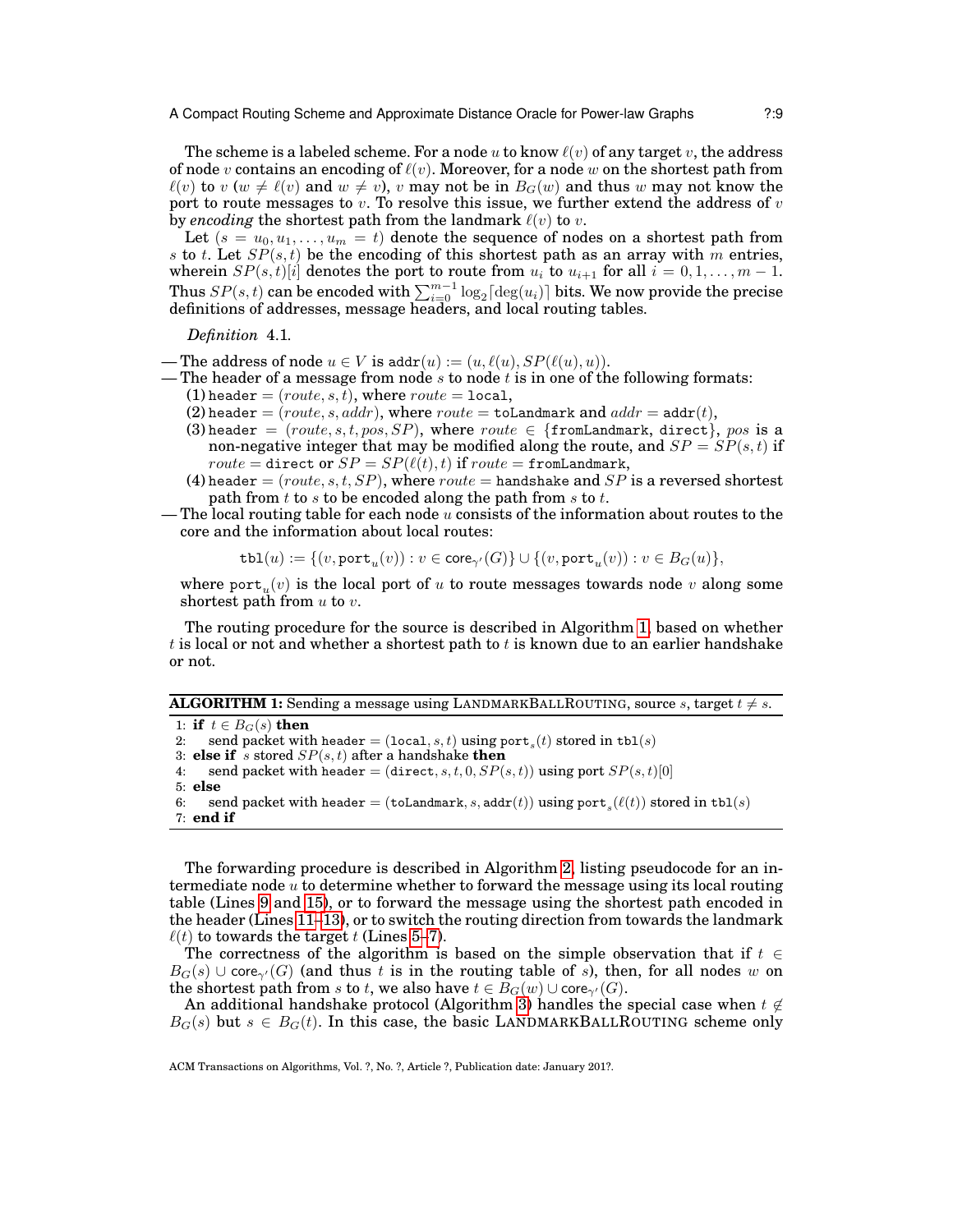**ALGORITHM 2:** Forwarding a message at node u using LANDMARKBALLROUTING. Message from source s to target  $t \neq s$  with header header.

```
1: if u = header.t then<br>2: exit as the packet
     exit as the packet arrived.
3: end if
4: if header.route = toLandmark then
5: if u = header.addr.\ell(t) then
6: header.route \leftarrow fromLandmark; header.pyos \leftarrow 0; header.SP \leftarrow header.addr.SP(\ell(t), t);7: forward packet with the new header using port header. SP[0]8: else
9: forward the packet to port<sub>u</sub> (header.addr.\ell(t)) stored in tbl(u)10: end if
11: else if header.route ∈ {fromLandmark, direct} then
12: header.pos \leftarrow header.pos + 113: forward the packet using port header. SP[header. pos]14: else if header.route = local then
15: forward the packet using \text{port}_u(\text{header}.t) stored in \text{tbl}(u)16: end if
```
<span id="page-9-6"></span><span id="page-9-4"></span><span id="page-9-3"></span><span id="page-9-2"></span>achieves worst-case stretch 5 instead of 3. However,  $t$  knows the reverse path from  $t$ to s. Since the graph is undirected,  $t$  can send a special handshake message back to  $s$ (Line [2\)](#page-8-3), and each node along the path encodes the reverse port number such that, in the end, s knows the shortest path from s to t (Lines [3](#page-8-4)[–10\)](#page-9-6). For simplicity of exposition we use the reasonable assumption [\[Abraham et al. 2006b\]](#page-23-2) that node u knows the port q on which the message is received. If this assumption does not hold, our handshake protocol can be adapted accordingly as follows. In the routing table of a node  $u$ , for all  $v\in B_G(u) \cup {\sf core}_{\gamma'}(G)$ , we also store a  ${\sf rev\text{-}port}_u(v)={\sf port}_w(u)$ , where  $w$  is the first node on the path from  $u$  to  $v$ . Then, when forwarding the handshake message from  $t$ to s, every node u on the path (including t) prepends  $\text{rev-port}_u(s)$  to the  $SP$  in the header. This increases the routing table size by at most  $\lceil \log_2 n \rceil$  bits per entry. Note that, in Algorithm [3,](#page-9-5) we also include the case of  $s \in \text{core}_{\gamma'}(\tilde{G})$  (see Line [1\)](#page-8-0), in which case the stretch is improved from 3 to 1. The performance of Algorithms [2](#page-9-0) and [3](#page-9-5) is evaluated in the following theorem, which is proven in the next section.

**ALGORITHM 3:** Handshake protocol on node u upon the receipt of a packet from a port q with header header.

<span id="page-9-5"></span>1: **if** header.route = fromLandmark **and**  $u =$  header.t **and** header.s  $\in B_G(u) \cup \text{core}_{\gamma'}(G)$  **then** 

2: send packet with header  $=$  (handshake,  $u$ , header. $s, Nil)$  using  $\text{port}_u(\text{header}.s)$  stored in  $\texttt{tbl}(u)$ .

- 3: **else if** header.route = handshake **then**
- 4: header. $SP = q \cdot \text{header}.SP$  /\* prepend the port q as part of the reverse path \*/<br>5: **if** header. $t = u$  /\* reach handshake destination \*/ **then**
- **if** header. $t = u^2$  /\* reach handshake destination \*/ **then**
- 6: store  $SP(u, \text{header}.s) = \text{header}.SP$  locally for later use (see Line [3](#page-8-4) of LANDMARKBALLROUTING.)
- 7: **else**
- 8: forward packet with the new header to  $\text{port}_u(\text{header}.t)$  stored in  $\text{tbl}(u)$ .
- 9: **end if**
- 10: **end if**

THEOREM 4.2. LANDMARKBALLROUTING *together with the handshake protocol is a routing scheme with the following properties:*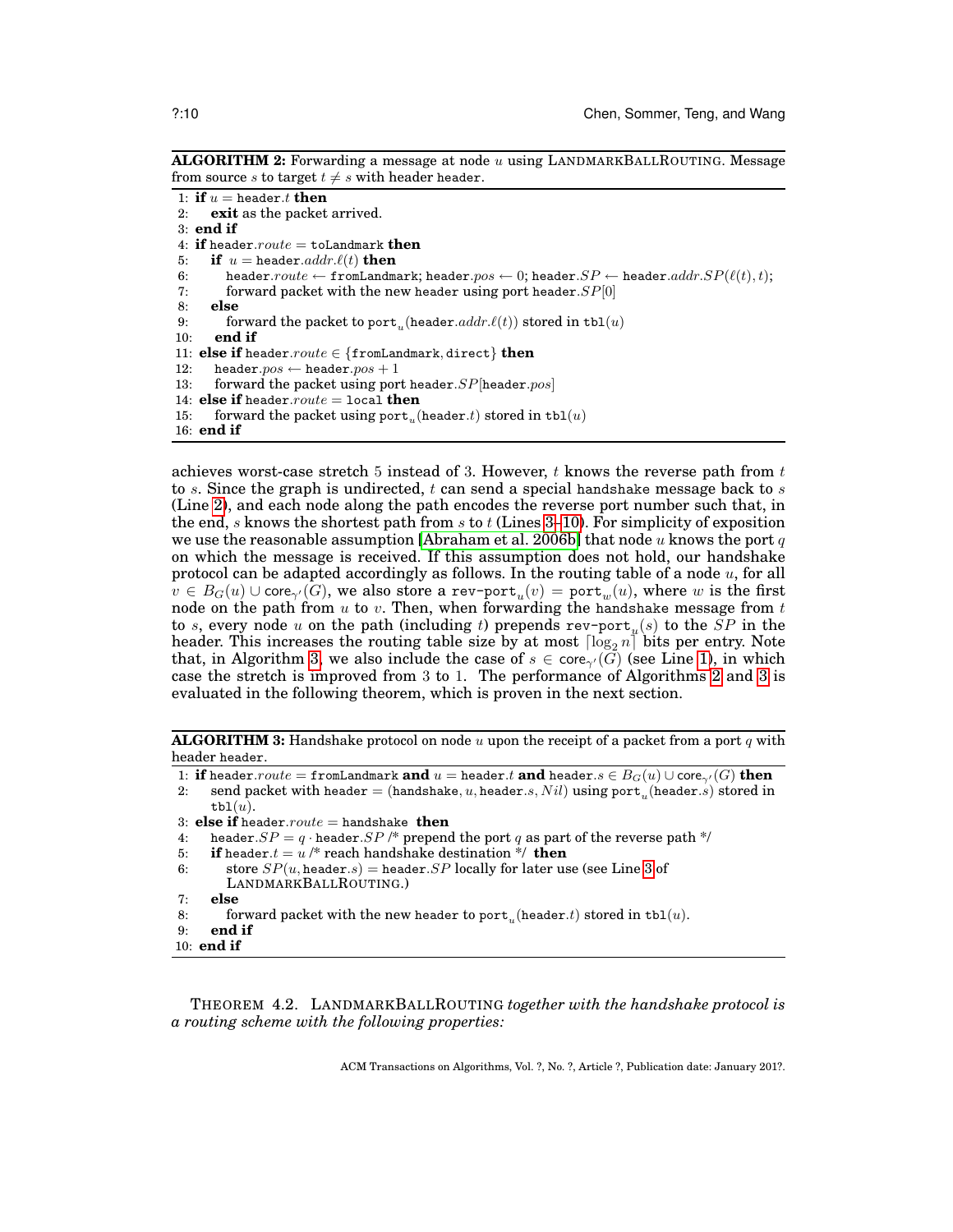- *— the worst-case stretch is* 5 *without handshaking,*
- *— the worst-case stretch is* 3 *after handshaking, and*
- *— every routing decision takes constant time.*

Let  $\gamma = \frac{\tau-2}{2\tau-3} + \varepsilon$  be a constant. Assume Equation [\(1\)](#page-7-1) is satisfied. For random graphs  $sampled$  *from*  $RPLG(n, \tau)$  *with* n *sufficiently large*, LANDMARKBALLROUTING has the *following performance properties:*

- *— the expected maximum table size is* O(n γ log n) *bits (not taking into account additional information stored after handshaking); this bound also holds with probability at least*  $1 - 1/n$ ,
- $\rightarrow$  *address length and message header size are*  $O(\log n \log \log n)$  *bits with probability*  $1 - o(1)$ *, and*
- *— addresses and routing tables can be generated efficiently in expected time*  $O(n^{1+\gamma}\log n)$  and this bound also holds with probability at least  $1-1/n$ .

### <span id="page-10-0"></span>**5. ANALYSIS OF THE COMPACT ROUTING SCHEME**

In this section, we analyze the performance of LANDMARKBALLROUTING for random power-law graphs.

## **5.1. Stretch**

The proofs use the triangle inequality as in [\[Cowen 2001;](#page-24-9) [Thorup and Zwick 2001\]](#page-25-1).

LEMMA 5.1. LANDMARKBALLROUTING *has worst-case stretch* 5*. After handshaking with stretch* 5*,* LANDMARKBALLROUTING *has worst-case stretch* 3*.*

PROOF. By the triangle inequality [\[Cowen 2001\]](#page-24-9), it is easy to verify the worstcase stretch 3 after handshaking. Before handshaking, the worse-case stretch happens when  $t \notin B_G(s)$  and  $s \in B_G(t)$ . It holds that  $d(s, t) \geq d(s, \ell(s))$ . The radius of t's ball is at most  $d(t, \ell(t)) \leq d(t, \ell(s)) \leq d(\ell(s), s) + d(s, t)$ . Also, the distance from s to t's landmark is at most  $d(s, \ell(t)) \leq d(s, t) + d(t, \ell(t))$ . This results in a total path length of at most

 $d(s, \ell(t)) + d(\ell(t), t) \leq d(s, t) + 2d(t, \ell(t)) \leq d(s, t) + 2(d(\ell(s), s) + d(s, t)) \leq 5d(s, t).$ 

 $\Box$ 

## **5.2. Random Power-Law Graphs and their Cores and Balls**

We first prove some properties of the adapted random power-law graph model. Let G be a random graph sampled from  $\mathbf{RPLG}(n, \tau)$ . For a set of nodes S, define its *vol*- $\mathit{ume\ Vol}(S)$  as the sum of all its nodes'  $w_i,$  that is,  $\mathit{Vol}(S):=\sum_{v_i\in S}w_i.$  We abbreviate  $Vol(G) = Vol(V(G))$ . Note that  $Vol(G) = 1/\rho$ . Let  $vol(S)$  denote the sum of the nodes' degrees in the actual graph  $G$ ,  $\mathit{vol}(S) := \sum_{v_i \in S} \deg_G(v_i).$  The following lemma proves that  $Vol(G)$  is linear in n.

<span id="page-10-1"></span>LEMMA 5.2. Let G be a random graph sampled from  $\mathbf{RPLG}(n, \tau)$  with n sufficiently *large. The volume* Vol(G) *satisfies*

$$
n < \text{Vol}(G) \le \frac{\tau - 1}{\tau - 2}n.
$$

**PROOF.** Lower bound: it holds that  $\sum_k w_k > n$ , as  $\forall k < n : w_k > 1$  and  $w_n = 1$ . Upper bound: it holds that

$$
Vol(G) = \sum_{k=1}^{n} w_k < w_1 + \int_{1}^{n} \left(\frac{n}{x}\right)^{1/(\tau-1)} \mathrm{d}x \le \frac{\tau-1}{\tau-2}n.
$$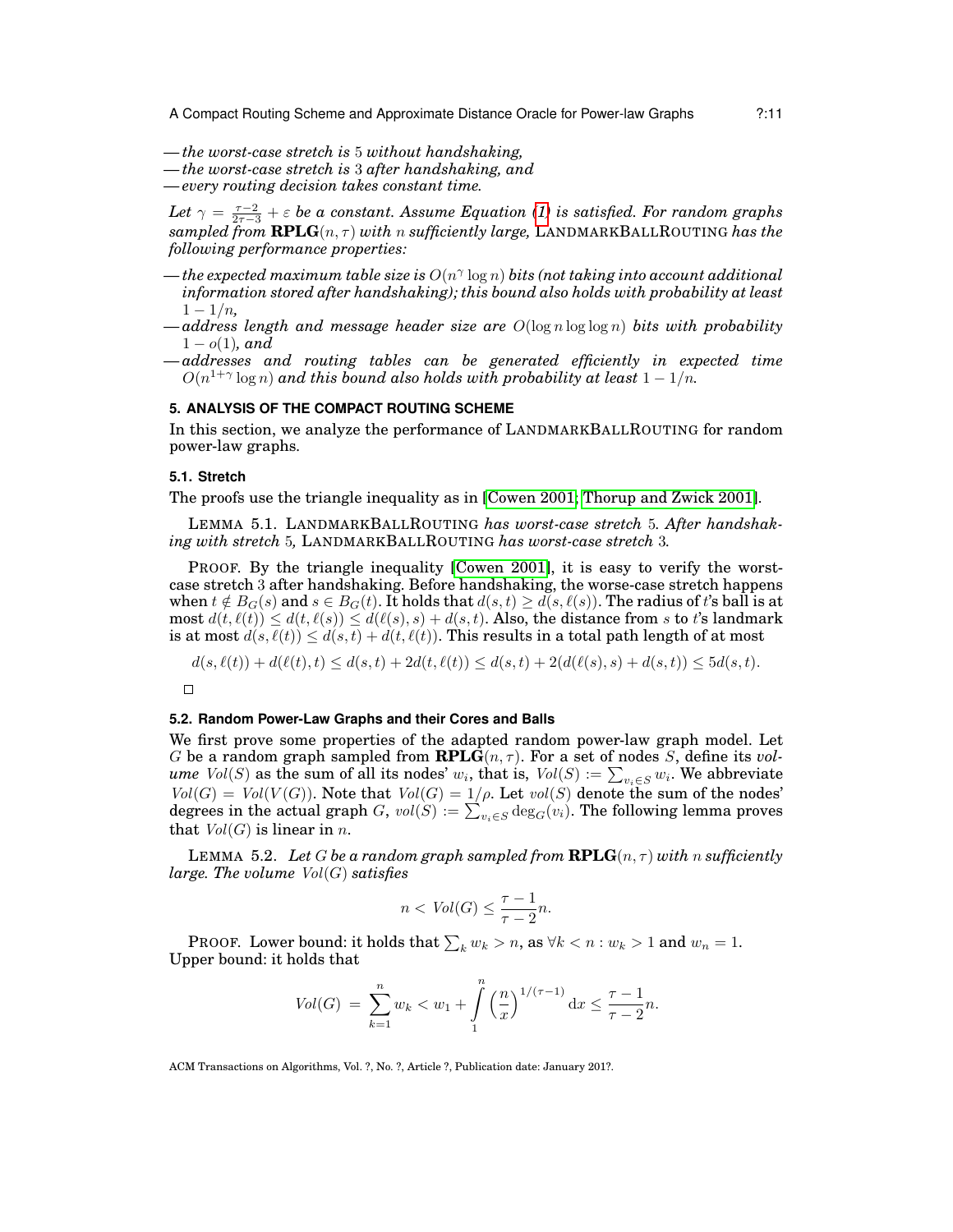In the following, we show concentration results for the actual degree of a vertex and for the volume of a set of vertices in the adapted  $\mathbf{RPLG}(n, \tau)$  model. We also restate the corresponding results in the original **FDRG** model. The basic idea to prove the results for the **RPLG** $(n, \tau)$  model is to split the random variable for the degree  $D_i$  of node  $v_i$  into deterministic and random edges and then bound both parts individually.

<span id="page-11-0"></span>LEMMA 5.3 ([C[HUNG AND](#page-24-3) LU 2006, LEMMA 5.6][MCD[IARMID](#page-25-18) 1998, THEOREM 2.7]). For a random graph sampled from  $\textbf{FDRG}(\vec{w})$ , the random variable  $D_i$  measuring the *degree of vertex*  $v_i$  *is concentrated around its expectation*  $w_i$  *as follows:* 

$$
Pr[D_i > w_i - c\sqrt{w_i}] \ge 1 - e^{-c^2/2}
$$
 (2)

$$
\Pr[D_i < w_i + c\sqrt{w_i}] \ge 1 - e^{-\frac{c^2}{2(1 + c/(3\sqrt{w_i}))}} \tag{3}
$$

<span id="page-11-2"></span>LEMMA 5.4 ([C[HUNG AND](#page-24-3) LU 2006, LEMMA 5.9]). *For a random graph sampled* from  $\mathbf{FDRG}(\vec{w})$ , for a subset of vertices  $S$  and for all  $0 < c \leq \sqrt{Vol(S)}$ ,

$$
Pr[|vol(S) - Vol(S)| < c\sqrt{Vol(S)}] \ge 1 - 2e^{-c^2/6}.
$$

<span id="page-11-1"></span>LEMMA 5.5. For a random graph sampled from  $\mathbf{RPLG}(n, \tau)$  with n sufficiently  $large,\, if\, w_i\geq 32\ln n,$  for vertex  $v_i$ , the degree  $D_i$  satisfies the following:  ${\sf Pr}[w_i/4\leq D_i\leq n]$  $3w_i$ ] > 1 - 2/n<sup>4</sup>.

PROOF. Recall that  $\rho = 1/Vol(G) < 1/n$  (by Lemma [5.2\)](#page-10-1). For  $1 \le i \le n$ , let  $h(i) \in [1, n]$  denote the smallest integer such that  $\rho w_{h(i)}w_i \leq 1$ . Consider  $h(1)$ . Since  $\rho w_1(\frac{n}{n^{3-\tau}})^{1/(\tau-1)} \leq 1$ , we have that  $h(1) \leq \lceil n^{3-\tau} \rceil$ . Therefore, for all  $1 \leq i \leq n$ ,  $h(i) \leq h(1) \leq \lceil n^{3-\tau} \rceil$ .

We split the degree  $D_i$  into two parts: the contribution by edges to nodes  $v_i$  with  $j < h(i)$  and the contribution stemming from edges to nodes  $v_j$  with  $j \ge h(i)$ . When  $h(i) \geq 1$ , there are at least  $h(i) - 1$  edges to nodes  $v_j$  with  $j \leq h(i)$ . Now consider the edges between  $v_i$  and  $v_j$  for  $j \geq h(i)$ . Since the sequence  $\vec{w}$  is monotonically decreasing, and since  $n^{3-\tau}\geq 1$  and  $n\geq 4^{\frac{\tau-1}{(\tau-2)^2}},$ 

$$
\sum_{j=h(i)}^{n} w_j \ge \int_{n^{3-\tau}+1}^{n} (n/x)^{1/(\tau-1)} dx
$$
  
 
$$
\ge \frac{\tau-1}{\tau-2} (n - n^{1/(\tau-1)} 2^{\frac{\tau-2}{\tau-1}} n^{\frac{\tau-2}{\tau-1}(3-\tau)})
$$
  
 
$$
\ge \frac{\tau-1}{2(\tau-2)} n.
$$

Recall that  $\rho = 1/\sum_{i=1}^n w_i \ge \frac{\tau-2}{n(\tau-1)}$  by Lemma [5.2.](#page-10-1) Let  $D_i'$  be the random variable denoting the number of edges from  $v_i$  to  $v_j$  with  $j \ge h(i)$  in a random graph. Thus,  $E[D'_i] = \mu = \rho w_i \sum_{j=h(i)}^n w_i \geq w_i/2 \geq 16 \ln n$ . Also  $\mu \leq w_i$ . Since there are no deterministic edges in this case, the random variable  $D_i^\prime$  can be bounded using Lemma [5.3:](#page-11-0)

$$
Pr[D'_i > \mu/2] \ge 1 - e^{-\mu/4} \ge 1 - 1/n^4,
$$
  

$$
Pr[D'_i < 2\mu] \ge 1 - e^{-3\mu/8} \ge 1 - 1/n^4.
$$

If  $h(i) = 1$ , the lemma follows directly. If  $h(i) > 1$ , we have  $D_i \le D'_i + h(i) - 1$ . Notice that  $\rho w_i(n/w_i)^{1/(\tau-1)} \leq 1,$  which implies that  $h(i) \leq \lceil w_i \rceil \leq w_i+1.$  Therefore,

$$
\Pr[w_i/4 \le \mu/2 \le D_i \le 3w_i] \le 1 - 2/n^4
$$

ACM Transactions on Algorithms, Vol. ?, No. ?, Article ?, Publication date: January 201?.

.

 $\Box$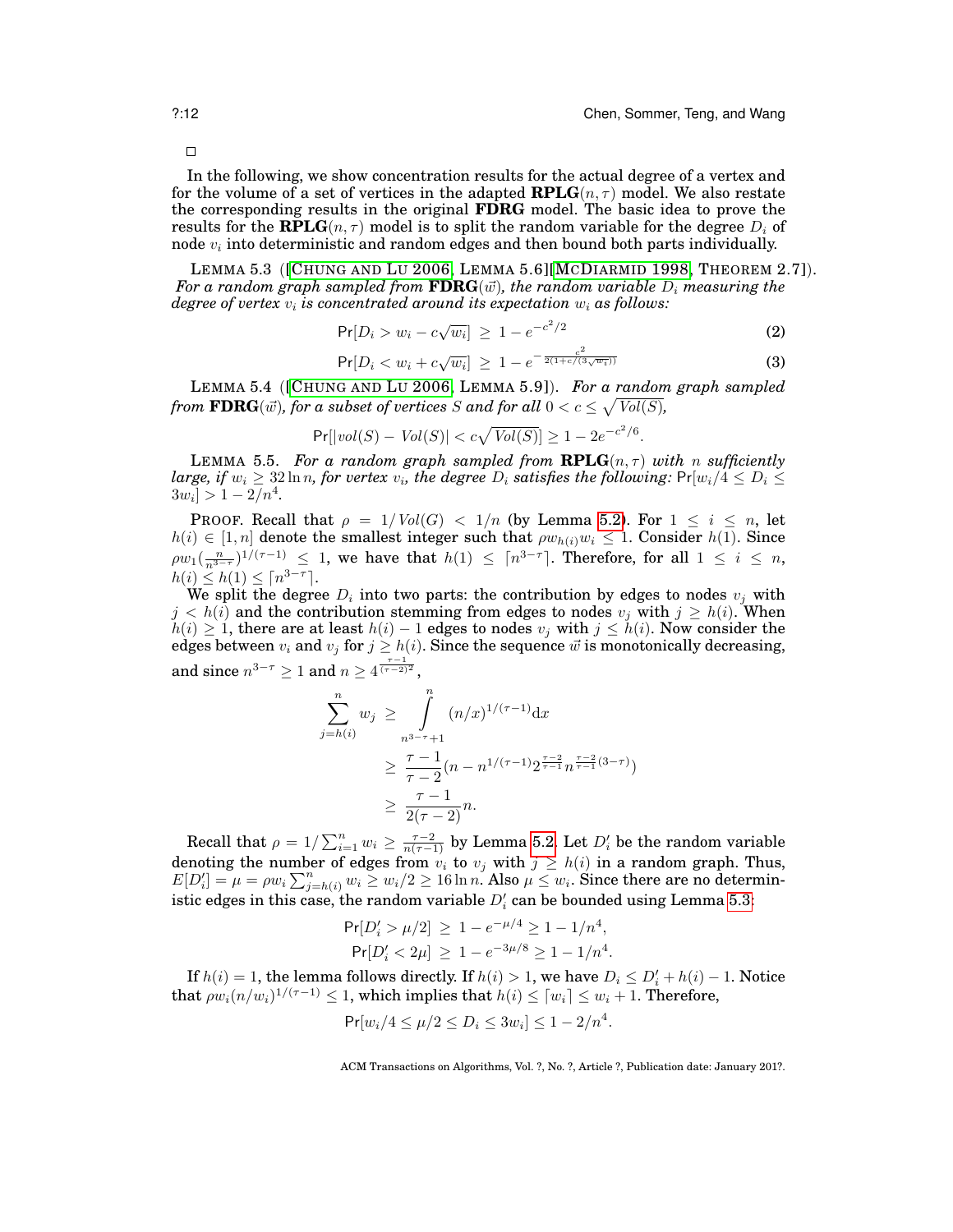$\Box$ 

<span id="page-12-0"></span>LEMMA 5.6. Let G be a random graph sampled from  $\mathbf{RPLG}(n, \tau)$  with n sufficiently *large. For a subset of vertices* S *satisfying*  $Vol(S) \geq 192 \ln n$ *, it holds with probability at*  $least\ 1-2/n^3$  that  $Vol(S)/8 \le vol(S) \le 4Vol(S)$ .

PROOF. We split S into two parts. Nodes  $v_i$  with small  $w_i$ ,  $S_1 := \{v_i \in S : w_i$  $32\ln n\},$  and nodes  $v_i$  with large  $w_i, S_2=S\backslash S_1.$  By Lemma [5.5,](#page-11-1) Pr[  $Vol(S_2)/4\leq vol(S_2)\leq$  $3 Vol(\tilde{S}_2) ] \geq 1 - 2 |S_2| / n^4.$ 

As for each vertex  $v_i \in S_1$ ,  $w_i < 32 \ln n$ , we can apply Lemma [5.4](#page-11-2) to  $S_1$ , since no deterministic edges are attached to  $S_1$ . Therefore, if  $Vol(S_1) \geq 96 \ln n$ , by Lemma [5.4,](#page-11-2)  $Pr[Vol(S_1)/2 \le vol(S_1) \le 2Vol(S_1)/3] \ge 1-2/n^4$ . Therefore, the statement holds with probability at least  $1-2(|S_2|+1)/n^4 \geq 1-2/n^3.$ 

If  $Vol(S_1) < 96 \ln n$ , we have  $Vol(S_2) \geq Vol(S)/2 \geq 96 \ln n$ . Nevertheless, we can still  ${\rm apply\, Lemma\, 5.4\ to\ bound\ }vol(S_1)\ {\rm from\ above\ as\ }Pr[vol(S_1)<\frac{3}{2}\cdot 96\ln n\leq \frac{3}{4}Vol(S)]\geq 1-1$  ${\rm apply\, Lemma\, 5.4\ to\ bound\ }vol(S_1)\ {\rm from\ above\ as\ }Pr[vol(S_1)<\frac{3}{2}\cdot 96\ln n\leq \frac{3}{4}Vol(S)]\geq 1-1$  ${\rm apply\, Lemma\, 5.4\ to\ bound\ }vol(S_1)\ {\rm from\ above\ as\ }Pr[vol(S_1)<\frac{3}{2}\cdot 96\ln n\leq \frac{3}{4}Vol(S)]\geq 1-1$  $2/n^4.$  In this case, since  $\Pr[\mathit{Vol}(S)/8 \le \mathit{Vol}(S_2)/4 \le \mathit{vol}(S_2) \le \bar 3\mathit{Vol}(S_2)] \ge 1-2\left|S_2\right|/n^4,$ the statement also holds with probability at least  $1-2/n^3$ .

<span id="page-12-4"></span>COROLLARY 5.7. *The number of edges of a random graph sampled from* **RPLG**( $n, \tau$ ) *with* n *sufficiently large is at most*  $vol(G)/2 \leq \frac{4(\tau-1)}{\tau-2}$ τ−2 n *with probability*  $at$  *least*  $1-1/n^2$ .

There is an edge between two nodes  $v_i, v_j$  with probability proportional to  $w_i$  and  $w_j$ . This is generalized for sets of nodes  $S, T \subseteq V(G)$  in the following and holds for both **FDRG** $(\vec{w})$  and **RPLG** $(n, \tau)$ .

LEMMA 5.8 ([C[HUNG AND](#page-24-2) LU 2002, LEMMA 3.3], PROOF IN [LU [2002](#page-25-2)B, LEMMA 9]). *For any two disjoint subsets* S and T with  $Vol(S) \cdot Vol(T) > c \cdot Vol(G)$ *, we have* 

$$
\Pr[d(S,T) > 1] = \prod_{v_i \in S, v_j \in T} \max\{0, (1 - w_i w_j / Vol(G))\} \le e^{-Vol(S) \cdot Vol(T) / Vol(G)} \le e^{-c}.
$$

## **5.3. Core Size**

To compute the size of core $\gamma'(\vec{w})$ , we solve the inequality  $w_k > n^{\gamma'}$  and obtain  $k.$ 

<span id="page-12-1"></span>
$$
w_k = \left(\frac{n}{k}\right)^{\frac{1}{\tau-1}} > n^{\gamma'} \Leftrightarrow k^{-\frac{1}{\tau-1}} > n^{\gamma'-\frac{1}{\tau-1}}
$$

$$
\Leftrightarrow k < n^{(1-\tau)(\gamma'-\frac{1}{\tau-1})} = n^{\gamma'(1-\tau)+1}
$$

As  $\gamma' = \frac{1-\gamma}{\tau-1}$ , we have  $|\text{core}_{\gamma'}(\vec{w})| = \lceil n^{\gamma'(1-\tau)+1} \rceil - 1 = \lceil n^{\gamma} \rceil - 1$ .

Even if the same degree threshold  $n^{\gamma'}$  is used for core $_{\gamma'}(\vec{w})$  and core $_{\gamma'}(G)$ , the two sets of nodes may differ. For a slightly smaller degree threshold  $n^{\gamma'}/4$  (as in Definition [3.3\)](#page-7-2), the core of the actual graph contains  $\text{core}_{\gamma'}(\vec{w})$  with high probability (apply Lemma [5.5\)](#page-11-1).

<span id="page-12-2"></span>LEMMA 5.9. Let G be a random graph sampled from  $\mathbf{RPLG}(n, \tau)$  with n sufficiently  $large.~With~probability~at~least~1-1/n^2~it~holds~that~core_{\gamma'}(\vec{w})=\{v_i:w_i>n^{\gamma'}\}\subseteq \{v_i:w_i\}$  $deg(v_i) > n^{\gamma'}/4$ } = core<sub> $\gamma'(G)$ </sub>.

PROOF. Let  $v_i$  be a vertex in core<sub> $\gamma'(\vec{w})$ </sub>. By Lemma [5.5,](#page-11-1)  $D_i \ge n^{\gamma'}/4$  with probability at least  $1 - 2/n^4$ . This holds for all  $j \leq i$ . Therefore, by union bound, the probability that core ${}_{\gamma'}(\vec{w}) \subseteq \{v_i : \deg(v_i) > n^{\gamma'}/4\}$  is at least  $1 - 1/n^2.$ 

<span id="page-12-3"></span>LEMMA 5.10. Let G be a random graph sampled from  $\text{RPLG}(n, \tau)$  with n suffi*ciently large. With probability at least*  $1 - 1/n^2$ ,  $|\text{core}_{\gamma'}(G)| = \Theta(n^{\gamma})$ .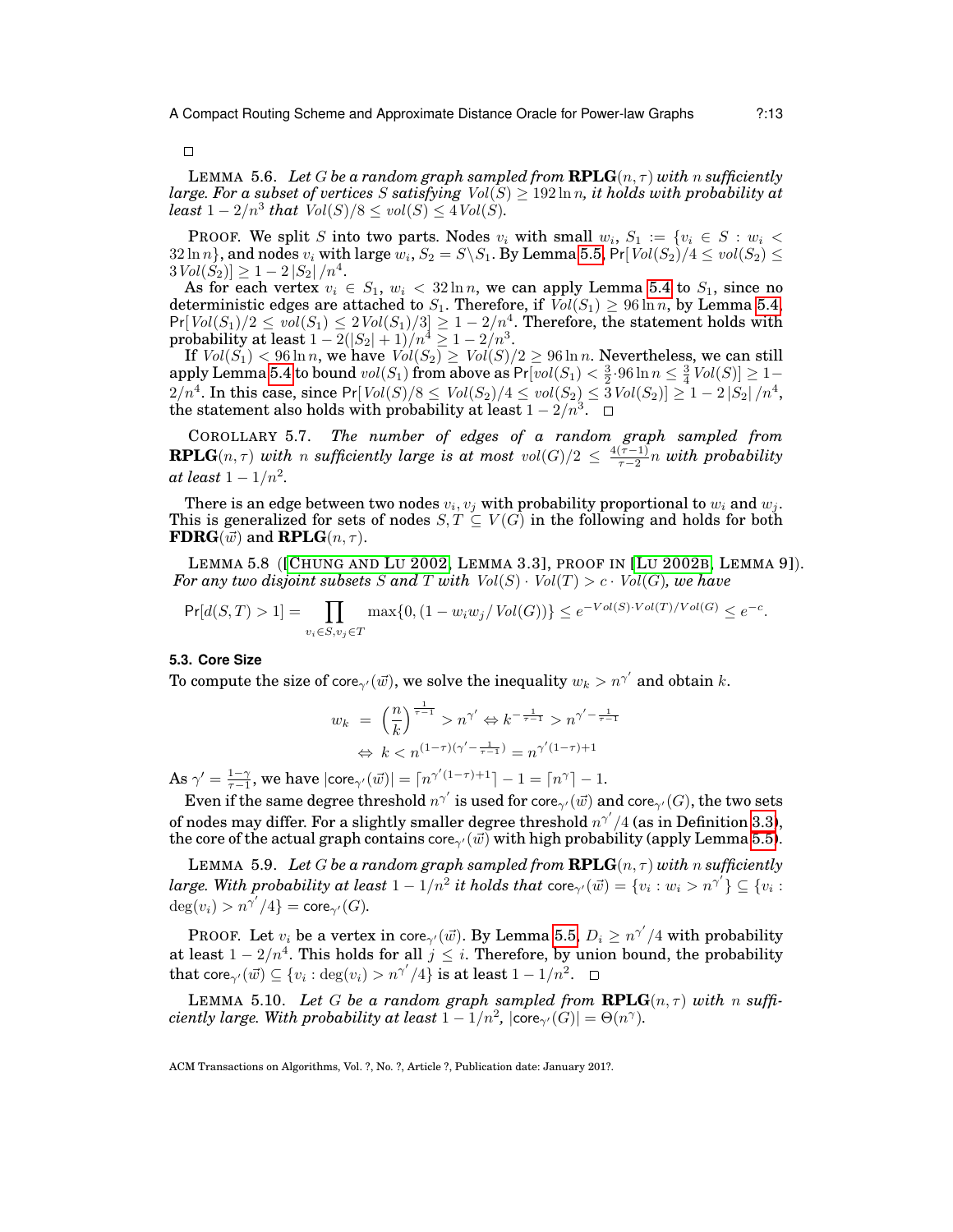PROOF. Since core<sub> $\gamma'(G)$ </sub> contains core $\gamma(\vec{w})$  with high probability  $(1 - 1/n^2)$ , its size is at least  $n^{\gamma}$  with high probability.

Let  $i = 144n^{\gamma}$ . By Lemma [5.5,](#page-11-1)  $D_i \leq 3w_i < n^{\gamma'}/4$  with probability at least  $1 - 2/n^4$ . This holds for all  $j \in (i, n]$ . By union bound, core<sub> $\gamma'(G)$ </sub> does not contain any vertex  $v_j$ for  $i\leq j\leq n,$  with probability at least  $1-1/n^2,$  which implies  $|\text{core}_{\gamma'}(G)|\leq 144n^{\gamma}$  with probability at least  $1 - 1/n^2$ .

#### **5.4. Ball Sizes**

Let G be a random graph sampled from random power-law graph. Recall that a ball is defined by

$$
B_G(u) = \{v \in V(G) \,:\, d(u,v) < \min_{v' \in \mathsf{core}_{\gamma'}(G)} d(u,v')\}.
$$

<span id="page-13-1"></span>LEMMA 5.11. Let  $\beta = \gamma'(\tau - 2) + \frac{(2\tau - 3)\varepsilon}{\tau - 1}$  be a constant. Assume Equation [\(1\)](#page-7-1) is  $satisfied.$  For a random graph  $G$  sampled from  $\mathbf{RPLG}(n, \tau)$ , with probability at least  $1-3/n^2$ , it holds that for all  $u \in V(G)$ ,

$$
|B_G(u)| = |\{u' \in V(G) : d(u, u') < d(u, \text{core}_{\gamma'}(\vec{w}))\}| = O(n^{\beta}),
$$
  

$$
|E(B_G(u))| = O(n^{\beta} \log n),
$$

*where*  $E(B_G(u))$  *is the set of internal edges among vertices in*  $B_G(u)$ *.* 

Since for **RPLG** $(n, \tau)$  the edges are independent, in our analysis, the existence of every edge in random graph  $G$  is only determined when it is needed, and before that it is treated as a probability distribution as defined in our random graph model. We call the determination of the existence of an edge according to its probability distribution *revealing* the edge.

For a given vertex  $u\in V(G),$  we define a sequence of balls  $(B_0=\{u\},B_1,B_2,\ldots)$  as follows: Let  $V' = V \setminus \text{core}_{\gamma'}(\vec{w})$ . Now define  $B_0 = \{u\}$  and  $B_i = \{v : d_G(u, v) \leq i\}$ . We also define the circles  $C_i = B_i \setminus B_{i-1}$  for  $i \geq 0$  with  $B_{-1} = \emptyset$ . Let  $E_i$  be the number of edges between  $C_i$  and  $C_i \cup C_{i+1}.$  We first give a concentration result on  $E_i.$ 

<span id="page-13-0"></span>LEMMA 5.12. For circle  $C_i$ , the following holds with probability at least  $1-2/n^3$ :

If 
$$
Vol(C_i) < 192 \ln n
$$
, then  $E_i \leq 4 \cdot 192 \ln n$ , and if  $Vol(C_i) \geq 192 \ln n$ , then  $E_i \leq 4 \, Vol(C_i)$ .

PROOF. For our analysis, we assume that the edges of the random graph are revealed in consecutive steps as follows: in step  $i$  with  $i \geq 0,$  edges from  $\bar{C_i}$  to  $V' \setminus B_{i-1}$ are revealed and circle  $C_{i+1}$  is formed. In other words, when discovering  $C_i,$  the edges between  $C_i$  and  $V'' = V' \setminus B_{i-1}$  have not been revealed yet.

In particular,  $E_i$  measures the number of edges between  $C_i$  and  $V''$  under the condition that we know all edges adjacent to  $B_{i-1}$ . We can define another random graph  $G'$  on the vertex set  $V''$ , such that the edge between two vertices in  $V''$  is sampled with the same probability as in **RPLG** $(n, \tau)$ . Clearly,  $E_i$  and  $vol_{G'}(C_i)$  have the same distribution, where  $vol_{G'}(C_i)$  denotes the number of edges adjacent to  $C_i$  in  $G'.$ 

Let  $vol(C_i)$  denote the random variable measuring the number of edges adjacent to  $C_i$  in the original model **FDRG**.  $vol_{G'}(C_i)$  is *stochastically dominated* by  $vol(C_i)$ . Hence, the lemma directly follows since it applies to  $vol(C_i)$  by Lemma [5.6.](#page-12-0)  $\Box$ 

Since there are at most n circles, Lemma  $5.12$  holds for all circles with probability at least 1 –  $2/n^2$ . We are now ready to prove Lemma [5.11.](#page-13-1)

PROOF OF LEMMA [5.11.](#page-13-1) Let k be the smallest integer such that  $Vol(B_k) \geq n^{\beta}$ . We have the conditions  $Vol(B_k) \geq n^{\beta}$ ,  $Vol(\mathrm{core}_{\gamma'}(\vec{w})) \geq |\mathrm{core}_{\gamma'}(\vec{w})| n^{\gamma'} = n^{\gamma+\gamma'}$ , and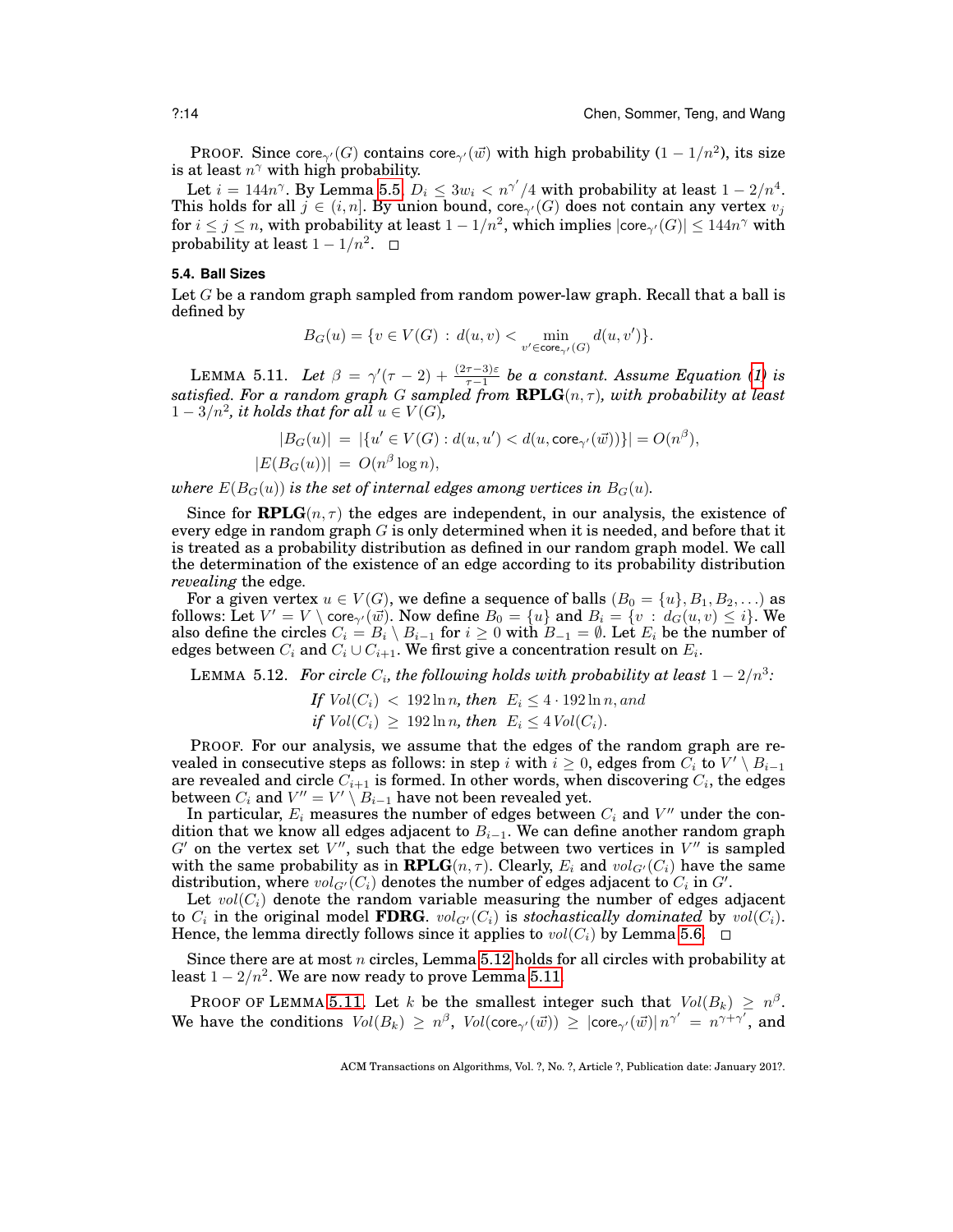$Vol(G) \leq \frac{\tau-1}{\tau-2}n$  (Lemma [5.2\)](#page-10-1). From Equation [\(1\)](#page-7-1),  $n^{\beta-\gamma'(\tau-2)} > 2\frac{\tau-1}{\tau-2}\ln n$ . Since the edges between  $B_k$  and core<sub>γ</sub>( $\vec{w}$ ) have not been revealed, Lemma [5.8](#page-12-1) can be applied. Due to Lemma [5.8,](#page-12-1) there is an edge between  $B_k$  and core<sub> $\gamma'(\vec{w})$ </sub> with probability at least  $1 - 1/n^2$ .

$$
\beta = \gamma'(\tau - 2) + \frac{(2\tau - 3)\varepsilon}{\tau - 1}
$$
  
\n
$$
\gamma' = \frac{1 - \gamma}{\tau - 1}
$$
  
\n
$$
\gamma = \frac{\tau - 2}{2\tau - 3} + \varepsilon
$$
  
\n
$$
Vol(B_k) \ge n^{\beta}
$$
  
\n
$$
Vol(\cos \gamma'(\vec{w})) \ge |\csc \gamma'(\vec{w})| n^{\gamma'} = n^{\gamma + \gamma'}
$$
  
\n
$$
Vol(B_k) \cdot Vol(\csc \gamma'(\vec{w})) \ge n^{\beta} \cdot n^{\gamma + \gamma'}
$$
  
\n
$$
= n^{\gamma'(\tau - 2) + \frac{(2\tau - 3)\varepsilon}{\tau - 1} + \gamma + \gamma'}
$$
  
\n
$$
= n^{\gamma'(\tau - 1) + \frac{(2\tau - 3)\varepsilon}{\tau - 1} + \gamma}
$$
  
\n
$$
= n^{1 + \frac{(2\tau - 3)\varepsilon}{\tau - 1}} \quad \text{next, apply Equation (1)}
$$
  
\n
$$
\ge n \cdot \frac{2(\tau - 1)}{\tau - 2} 2 \ln n \quad \text{next, apply Lemma 5.2}
$$
  
\n
$$
\ge Vol(G) \cdot 2 \ln n.
$$

Recall that core<sub> $\gamma'(\vec{w}) \subseteq \text{core}_{\gamma'}(G)$  with probability at least  $1-1/n^2$  by Lemma [5.9.](#page-12-2) Hence</sub>  $B_G(u) \subseteq B_k$  with probability at least  $1 - 2/n^2$ .

In the following, we bound the size of  $B_k$ . Lemma [5.12](#page-13-0) holds for all circles with high probability. In our case,  $Vol(C_{k-1}) \leq Vol(B_{k-1}) < n^{\beta}$ . By Lemma [5.12,](#page-13-0)  $|C_k| \leq E_{k-1} \leq$  $4n^{\beta}$  with probability at least  $1-1/n^2$ . Then,  $|\dot{B_k}| = |B_{k-1}| + |C_k| \leq \textit{Vol}(B_{k-1}) + |C_k| \leq 1$  $5n^{\beta}.$ 

Since  $B_G(u) \subseteq B_k$  with probability at least  $1 - 2/n^2$ , we have  $|E(B_G(u))|$  =  $O({\mathit{vol}}(B_{k-1}(u))) = O\left(\sum_{i=0}^{k-1} E_i\right)$ , with probability at least  $1-2/n^2$ .

By Lemma [5.12,](#page-13-0) with probability at least  $1-1/n^2,$   $E_i\leq 4\cdot 192\ln n+4\mathit{Vol}(C_i)$  for all *i*. Since  $k \leq n^{\beta}$ , with probability at least  $1 - 3/n^2$ ,

$$
|E(B_G(u)| = O\left(\sum_{i=0}^{k-1} E_i\right) = O(4 \cdot 192n^{\beta} \ln n + 4\text{Vol}(B_{k-1})) = O(n^{\beta} \log n).
$$

 $\Box$ 

## **5.5. Table Sizes and Computations**

The core core ${}_{\gamma'}(G)$  has size  $\Theta(n^{\gamma})$  with probability at least  $1{-}1/n^2$  (Lemma [5.10\)](#page-12-3) and all balls  $B_G(u)$  have size  $O(n^{\beta})$  with probability at least  $1-3/n^2$  (Lemma [5.11\)](#page-13-1). Therefore, we have the following result.

<span id="page-14-0"></span>**LEMMA** 5.13. *For a random graph* G *sampled from*  $\mathbf{RPLG}(n, \tau)$ *, for all*  $u \in V(G)$ *, the expected table size is at most*

$$
|\mathtt{tbl}(u)| = O(n^{\gamma})
$$

and all tables can be generated in expected time at most  $O(n^{1+\gamma}\log n)$ . These bounds *also hold with probability at least*  $1 - 1/n$ .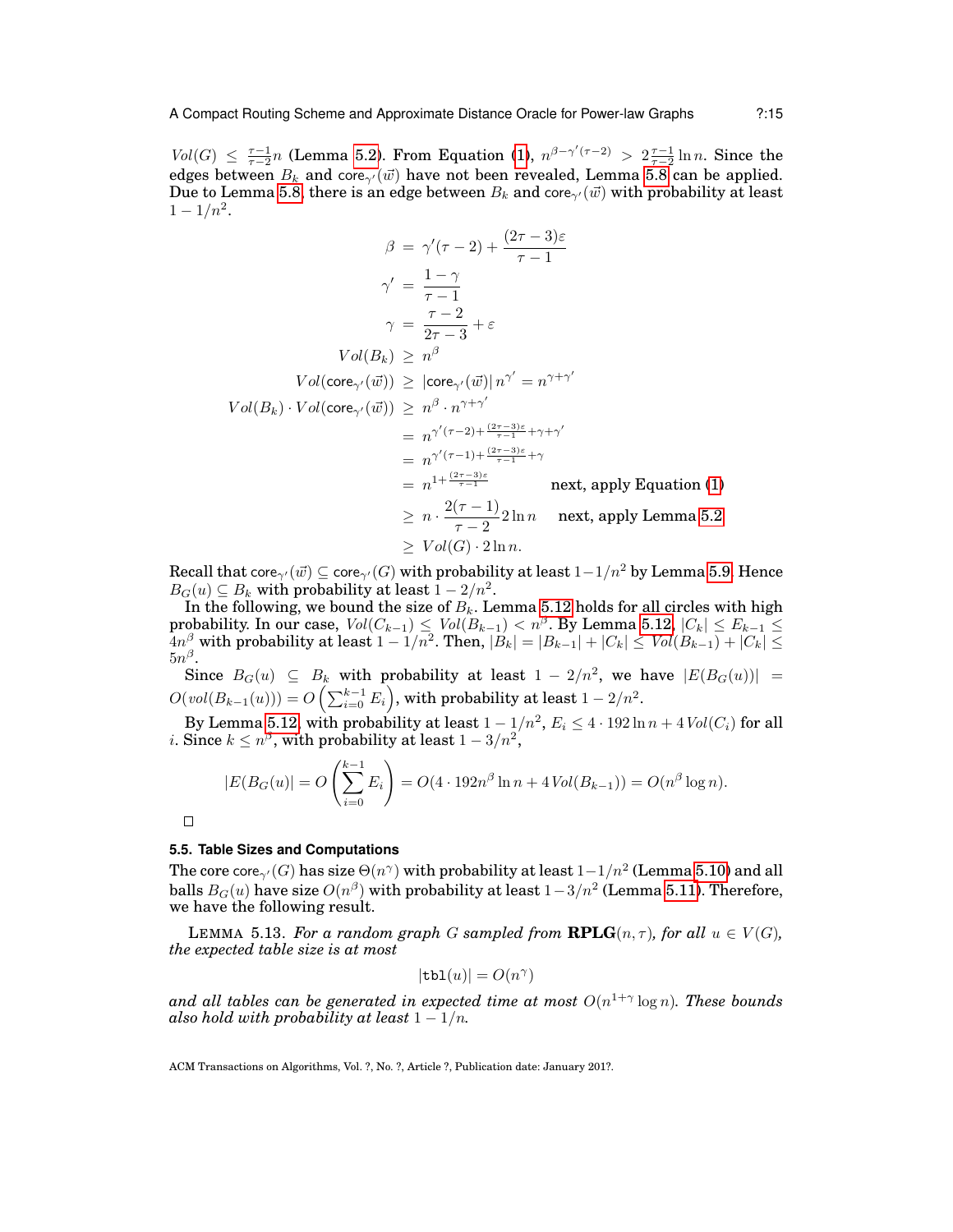PROOF. Note that each entry of  $\text{th}(u)$  has  $O(\log n)$  bits. Thus the total table size per node is  $O(n^{\gamma} \log n)$  bits.

Our algorithm is deterministic. The expected time (space) complexity is the average running time (space) of our algorithm over all graphs from the random graph distribution  $\mathbf{RPLG}(n, \tau)$ .

Given a graph G with n nodes and m edges, our algorithm computes the core core<sub> $\gamma'(G)$ </sub> of G with time complexity  $O(m + n \log n)$ . It runs a complete breadth-first search for each node of the core in time  $O(m)$ . Let  $B_G(u)$  be the ball computed in our algorithm for vertex u. Let  $T(B_G(u))$  denote the time to compute  $B_G(u)$ . Therefore, the time complexity  $TC$  and space complexity  $SC$  of our algorithm are at most

<span id="page-15-0"></span>
$$
TC(G) = O\left(m \cdot |\text{core}_{\gamma'}(G)| + \sum_{v \in V(G)} T(B_G(u))\right),\tag{4}
$$

$$
SC(G) = O\left(n \cdot |\text{core}_{\gamma'}(G)| + \sum_{v \in V(G)} |B_G(u)|\right).
$$
 (5)

We now know that with probability at least  $1-5/n^2$ , all of the following conditions are true: (1)  $m = \Theta(n)$  (Corollary [5.7\)](#page-12-4); (2)  $|\mathsf{core}_{\gamma'}(G)| = \Theta(n^{\gamma})$  (Lemma [5.10\)](#page-12-3); (3)  $|B_G(u)| =$  $O(n^{\beta})$  for all vertices u (Lemma [5.11\)](#page-13-1); (4)  $T(B_G(u)) = O(n^{\beta} \log n)$  for all vertices u (Lemma [5.11\)](#page-13-1). Therefore, from Equations [\(4\)](#page-15-0) and [\(5\)](#page-15-0), we know that with probability at least  $1 - 5/n^2$ , the space complexity of our algorithm is  $O(n^{1+\gamma} + n^{1+\beta})$  and the time complexity is  $O(n^{1+\gamma} + n^{1+\beta} \log n)$ .

Finally, we fix the parameters to obtain a balanced scheme. In a balanced scheme, the core size and the expected ball sizes are asymptotically equivalent, that is,  $\beta = \gamma$ .

$$
\beta = \gamma'(\tau - 2) + \frac{(2\tau - 3)\varepsilon}{\tau - 1}
$$
 and  
\n
$$
\gamma' = \frac{1 - \gamma}{\tau - 1}
$$
, we have  
\n
$$
\gamma = \frac{\tau - 2}{2\tau - 3} + \varepsilon
$$

Therefore, assuming that Equation [\(1\)](#page-7-1) is satisfied, the space requirement per node is  $O(n^{\gamma} \log n)$  bits and the preprocessing time is bounded by  $O(n^{1+\gamma} \log n)$ , which holds with probability at least  $1 - 1/n$ . □

## **5.6. Address Lengths**

We now bound the number of bits for the address of each vertex. For one vertex  $u$ , its address contains the encoding of the shortest path  $SP(u, \ell(u))$  from u to its landmark  $\ell(u)$ . We need to bound the diameter of a random power-law graph and the diameter of its core.

<span id="page-15-1"></span>LEMMA 5.14 (CHUNG AND LU [C[HUNG AND](#page-24-2) LU 2002, CLAIM 4.4]). *For a random graph sampled from RPLG(* $n, \tau$ *), with probability at least*  $1 - o(1)$ *, the diameter of its largest connected component is* O(log n)*.*

<span id="page-15-2"></span>By Lemma [5.14,](#page-15-1) the length of  $SP(u, \ell(u))$  is at most  $O(\log n)$  asymptotically almost surely. Therefore,  $SP(s,t)$  can be encoded with  $O(\log^2 n)$  bits. This bound can be improved to  $O(\log n \cdot \log \log n)$ , as proven in the following lemma.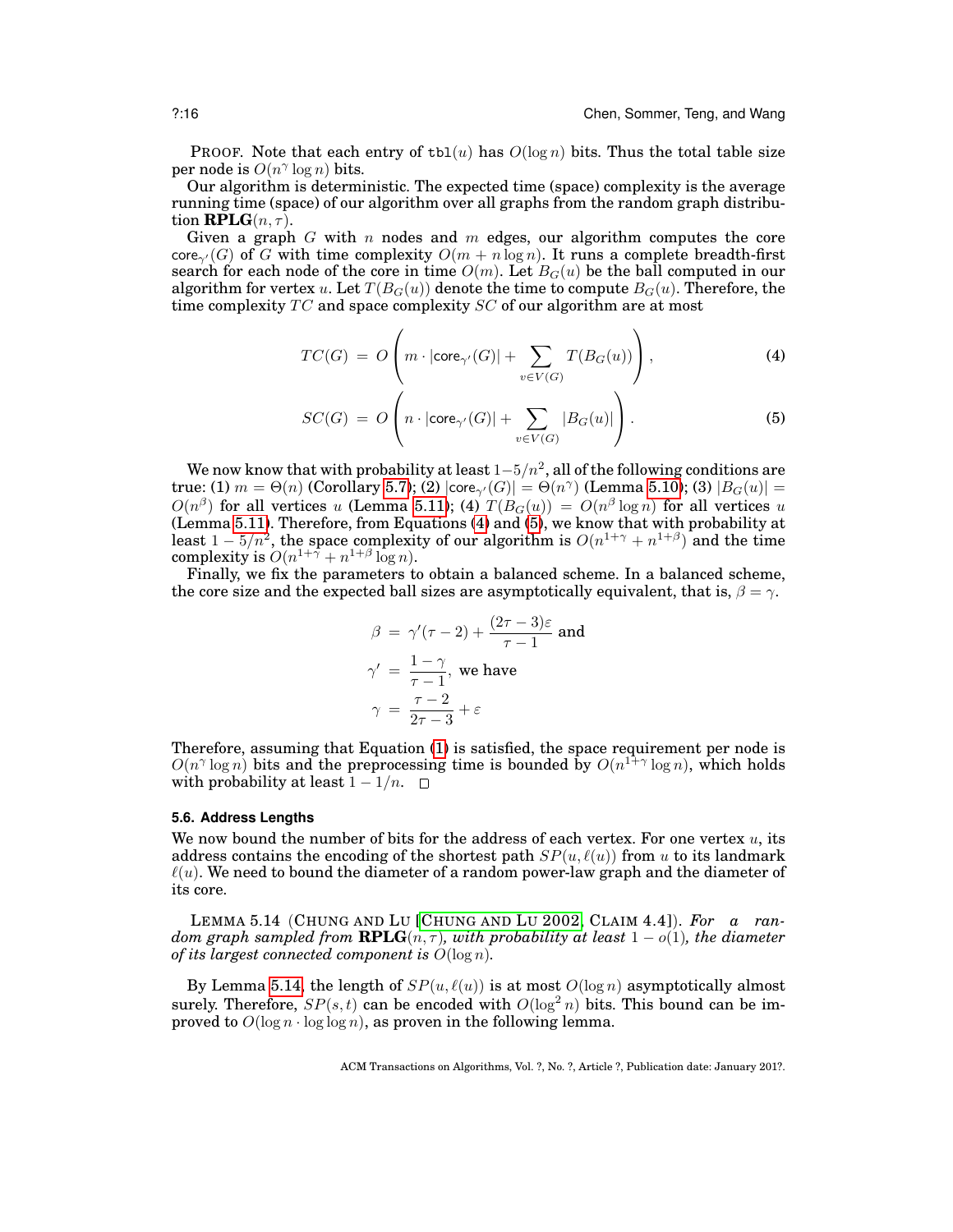LEMMA 5.15. For a random graph G sampled from  $\mathbf{RPLG}(n, \tau)$ , with probabil*ity at least*  $1 - o(1)$ *, it holds that for all*  $s, t \in V(G)$ *, SP(s,t) can be encoded with*  $O(\log n \log \log n)$  bits.

The proof is split into several claims from [\[Chung and Lu 2002\]](#page-24-2). We first extend the core.

 $Definition \; 5.16.$  The  $extended \; core$  of a random graph from  $\mathbf{RPLG}(n,\tau)$  contains all nodes  $v_i$  with  $w_i$  at least  $n^{1/\log \log n}$ , that is, core $^+(\vec{w}) = \{v_i \in V : w_i \geq n^{1/\log \log n}\}.$ 

Note that, as  $\tau$  is a constant,  $1/\log\log n\leq \gamma'$  for large enough  $n,$  and thus core $^+(\vec w)\supseteq$ core<sub> $\gamma'(\vec{w})$ </sub>. The following lemma constitutes a bound for the diameter of the core.

<span id="page-16-1"></span>LEMMA 5.17 (CHUNG AND LU [C[HUNG AND](#page-24-2) LU 2002, CLAIM 4.1]). *Let* G *be a random graph sampled from RPLG* $(n, \tau)$  *with n sufficiently large. The diameter of the subgraph induced by*  $\text{core}^+(\vec{w})$  *in* G *is*  $O(\log \log n)$  *with probability at least*  $1 - 1/n$ *.* 

<span id="page-16-0"></span>The next lemma states that a vertex  $v_i$ , with large enough  $w_i$  is close to the *extended core*.

LEMMA 5.18 (CHUNG AND LU [C[HUNG AND](#page-24-2) LU 2002, CLAIM 4.2]). *Let* G *be a random graph sampled from RPLG* $(n, \tau)$ *<i>. There exists a constant* C, such that each *vertex*  $v_i$  *with*  $w_i \geq \log^C n$  *is at distance*  $O(\log \log n)$  *from the extended core, with prob* $ability$  at least  $1-1/n^2$ .

<span id="page-16-2"></span>COROLLARY 5.19 (COROLLARY OF LEMMA [5.18](#page-16-0)). *Let* G *be a random graph sampled from RPLG* $(n, \tau)$  *<i>with* n *sufficiently large. Let* C *be the constant in Lemma* [5.18.](#page-16-0) *With probability at least*  $1 - 1/n$ , the distance between any two vertices  $v_i, v_j$  with  $w_i \geq \log^C n$  and  $w_i \geq \log^C n$  is  $O(\log \log n)$ .

The power-law degree sequence of our **RPLG** $(n, \tau)$  with  $\tau \in (2, 3)$  is chosen such that the magnitude of each element  $w_i$  is at least as large as the corresponding degree potential in [\[Chung and Lu 2002\]](#page-24-2). The sequence of edge probabilities in [\[Chung](#page-24-2) [and Lu 2002\]](#page-24-2) is stochastically dominated by the sequence of  $\mathbf{RPLG}(n, \tau)$ . Sampling a graph from each of the distributions simultaneously, we obtain that, intuitively, a graph sampled from **RPLG** $(n, \tau)$  "contains a subgraph" from **FDRG**. Distances in a graph sampled from **RPLG** $(n, \tau)$  can only be shorter than in the corresponding graph sampled from **FDRG**. Consequently, Lemma [5.17](#page-16-1) and Lemma [5.18](#page-16-0) can be directly extended to  $\text{RPLG}(n, \tau)$ . The proof of Lemma [5.14](#page-15-1) in [\[Chung and Lu 2002\]](#page-24-2) is based on the volume expansion. Since our graph has larger  $w_i$  values, the volume expansion arguments can be directly applied and Lemma [5.14](#page-15-1) holds for our graph as well. We are now ready to prove Lemma [5.15.](#page-15-2)

PROOF OF LEMMA [5.15.](#page-15-2) Let  $v_i$  and  $v_j$  be the first and the last vertex in  $SP(s,t)$ from s to t such that  $w_i$  and  $w_j$  both are greater than  $\log^C n$ , where C is the constant from Lemma [5.18.](#page-16-0) By Corollary [5.19,](#page-16-2) with probability  $1 - 1/n$ , the portion of the shortest path  $SP(s, t)$  between  $v_i$  and  $v_j$  has length at most  $O(\log \log n)$ . Therefore, this portion of the shortest path can be encoded with  $O(\log n \log \log n)$  bits, with probability  $1 - 1/n$ .

For the rest of the shortest path, each node has  $w_i$  at most  $\log^C n$ . By Lemma [5.5,](#page-11-1) all such nodes have degree at most  $3\log^C n$  with probability at least  $1-2/n^3.$  To encode the next neighbor in the shortest path, at most  $O(\log \log n)$  bits are necessary. Since  $SP(s,t)$  contains  $O(\log n)$  nodes with probability  $1 - o(1)$  (Lemma [5.14\)](#page-15-1), the rest of the shortest path can also be encoded with  $O(\log n \log \log n)$  bits, with probability 1 −  $o(1)$ .  $\square$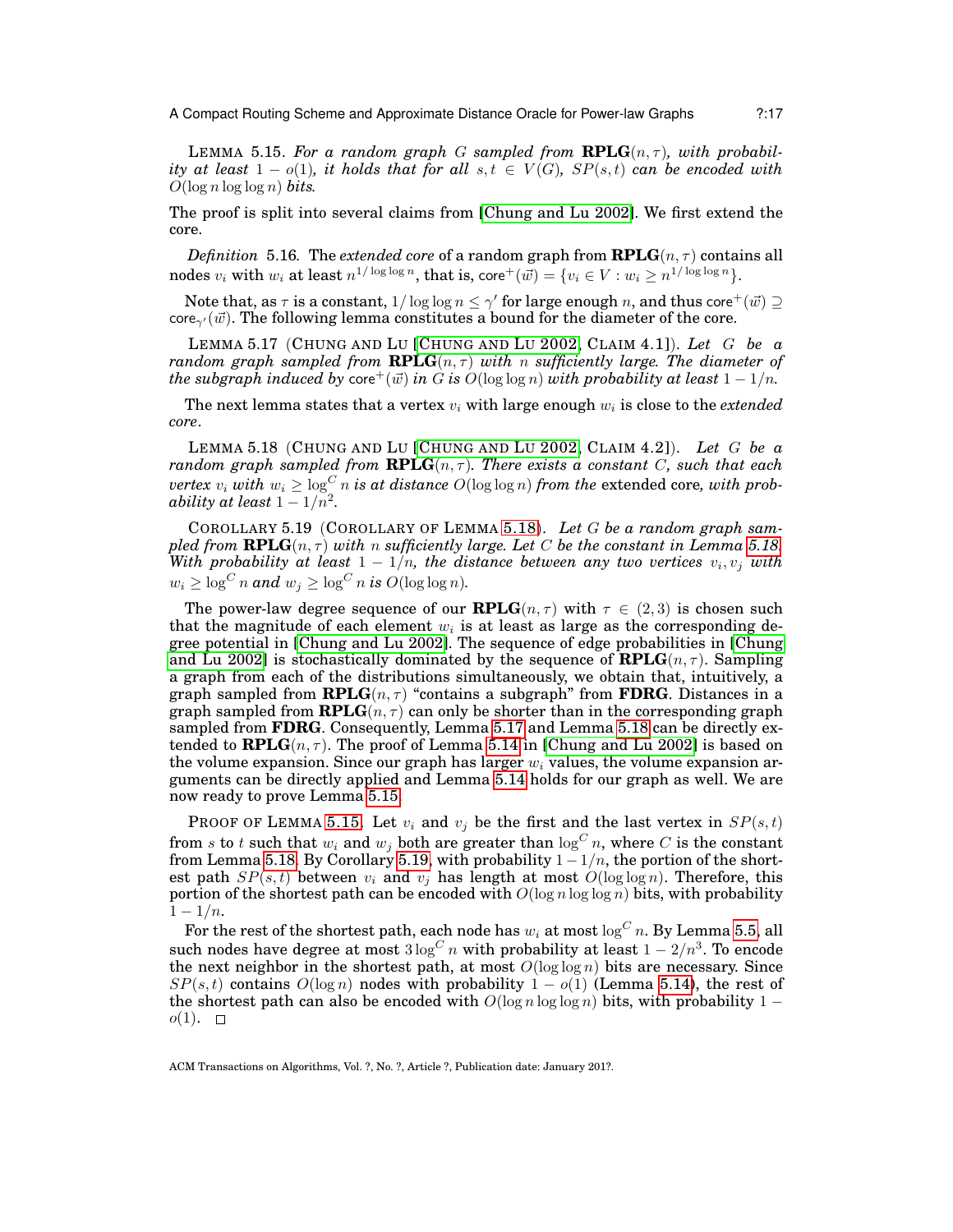COROLLARY 5.20. For a random graph G sampled from  $RPLG(n, \tau)$  with n suffi*ciently large, with probability at least*  $1-o(1)$ *, it holds that for all*  $u \in V(G)$ *, the address*  $\text{addr}(u)$  *can be encoded with*  $O(\log n \log \log n)$  *bits.* 

#### <span id="page-17-1"></span>**5.7. Additional Remarks**

We give a more detailed explanation on why our analysis does not work to bound cluster sizes.

Our analysis crucially relies on Lemma [5.8](#page-12-1) (from [\[Chung and Lu 2002\]](#page-24-2)), using which we bound the ball sizes  $|B(u)|$ . When trying to bound the size of the cluster  $C(u)$ , the analysis breaks as follows: the lemma can be applied only in random graphs in which the edges between two sets  $C(u)$  and A are independently and randomly selected according to the random power-law graph model, *after* the sets  $C(u)$  and A have been fixed. In other words, to apply Lemma [5.8,](#page-12-1) one has to first fix two sets  $C(u)$  and A *without* revealing any random edges between  $C(u)$  and A in the random graphs. After set A is determined,  $C(u)$  is defined to be the set  $\{v : d(v, u) < d(v, A)\}$ . But to determine  $C(u)$ , one must know the distance from v to A, which means the random edges between  $v$  and A have been revealed, and in particular, if there is an edge between v and some node in A, then v is not in  $C(u)$  (since for all  $v \in C(u)$ , we have that  $d(v, A) > d(v, u) \ge 1$ . In this case,  $C(u)$  has been biased to be a set "far away" from A, and since the randomness of the edges between  $C(u)$  and A is no longer there, one can no longer apply Lemma 1 to derive an upper bound on the size of  $C(u)$ .

On the contrary, when we use balls, those balls  $B_0, B_1, \ldots$  can be determined without revealing any edges between the balls and the core. Therefore we can still apply Lemma [5.8](#page-12-1) to limit the sizes of the balls.

## <span id="page-17-0"></span>**6. EXPERIMENTAL EVALUATION OF THE COMPACT ROUTING SCHEME**

In this section, we experimentally demonstrate the efficiency of our scheme. We use the following datasets in our experiments.

*Real-world graphs..* The most important application scenario for a compact routing scheme is arguably a communication network. The router-level topology of a portion of the Internet,<sup>[2](#page-17-2)</sup> measured by CAIDA [\[CAIDA Cooperative Association for Internet](#page-24-26) [Data Analysis 2003\]](#page-24-26), is an undirected, unweighted graph with 190,914 nodes and 607,610 edges. The estimated power-law exponent (maximum likelihood method [\[New](#page-25-19)[man 2005\]](#page-25-19)) is  $\hat{\tau} = 2.82$ .

*Random power-law graphs..* We extracted the largest connected component from the random power-law graphs generated by Brady and Cowen [\[2006\]](#page-24-8) (pre-generated graphs,  $N = 10,000$  and  $\tau \in (2,3)$ , downloaded from <http://digg.cs.tufts.edu/>). In the results, we call them *BC Graphs*.

In addition, we generated graphs on 10,000 nodes with the tool BRITE [\[Medina et al.](#page-25-20) [2001\]](#page-25-20) using the configurations for the Barabási [Barabási and Albert 1999] and Waxman [\[Waxman 1988\]](#page-25-21) models for an Autonomous System Topology (AS) and a Router Topology (RT) — the precise configurations are listed in Section [A.](#page-26-0) The number of edges generated is roughly 20,000. Edge weights were ignored and the links were interpreted as undirected.

Note that for all the random graphs considered, the generation process does not exactly match the **RPLG** $(n, \tau)$ .

<span id="page-17-2"></span> ${}^{2}$ It is unclear whether the measurements provide an accurate representation of the Internet [\[Roughan et al.](#page-25-5) [2011\]](#page-25-5).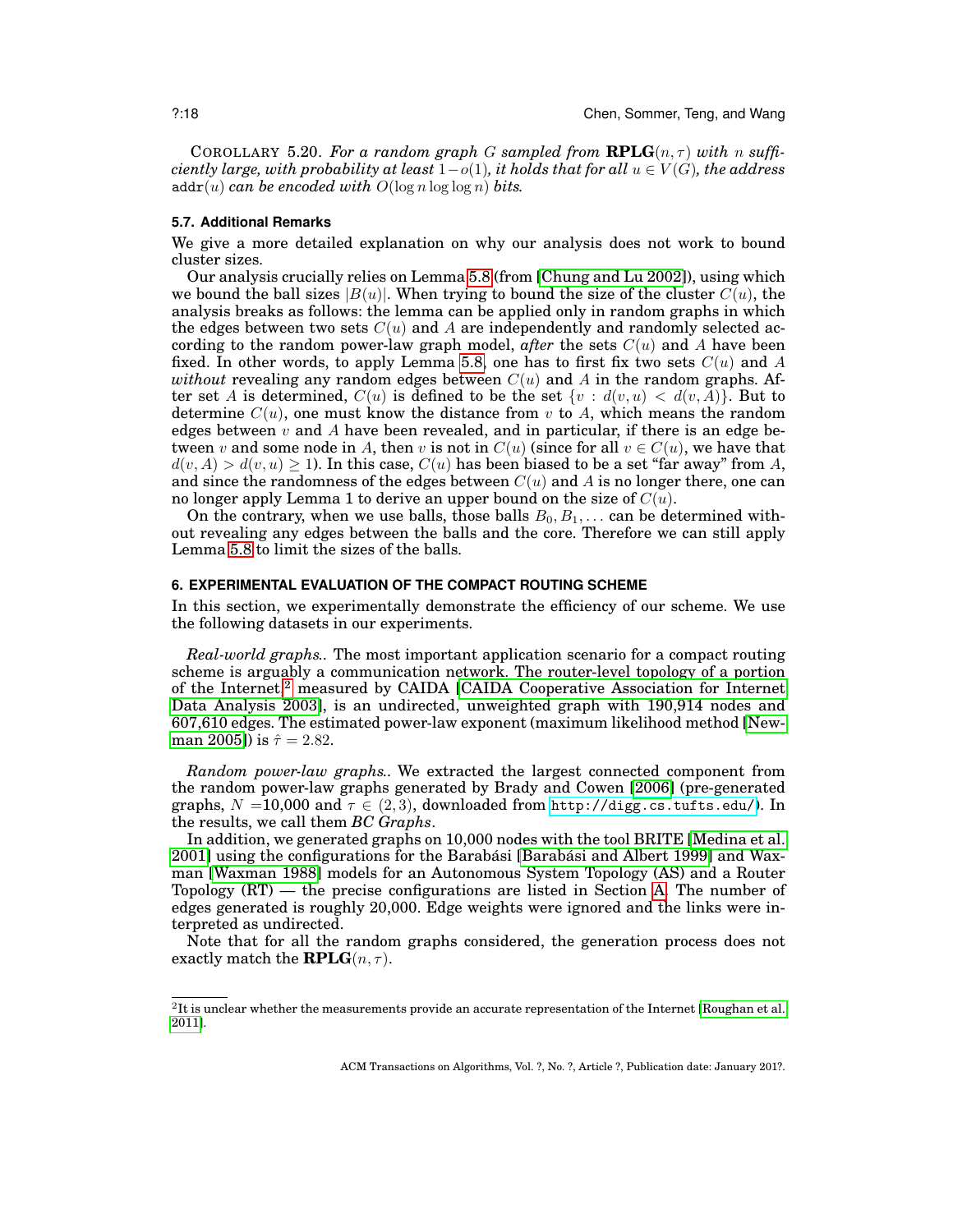A Compact Routing Scheme and Approximate Distance Oracle for Power-law Graphs ?:19

| Graph                               | <b>CAIDA</b>       | ASBarabasi         | RTBarabasi         | ASWaxman            | RTWaxman            |
|-------------------------------------|--------------------|--------------------|--------------------|---------------------|---------------------|
| random, $p = n^{-1/2}$              | $929.84 \pm 95.40$ | $204.03 \pm 25.57$ | $208.32 \pm 22.21$ | $221.95 \pm 24.73$  | $217.75 \pm 28.00$  |
| highdeg, $\lceil n^{\gamma} \rceil$ | $173.68 \pm 55.80$ | $32.16 \pm 41.30$  | $44.95 \pm 58.21$  | $139.45 \pm 142.94$ | $130.65 \pm 131.78$ |
| <b>BC</b> Graphs                    | $\tau = 2.1$       | $\tau = 2.2$       | $\tau = 2.3$       | $\tau = 2.4$        | $\tau = 2.5$        |
| random, $p = n^{-1/2}$              | 74.90 $\pm$ 37.96  | $74.94 + 44.78$    | $77.49 + 50.56$    | $79.74 \pm 55.50$   | $82.54 \pm 60.17$   |
| highdeg, $\lceil n^{\gamma} \rceil$ | $55.20 \pm 67.48$  | $48.50{\pm}54.57$  | $42.20 \pm 42.94$  | $43.28 \pm 40.10$   | $43.55 \pm 38.37$   |
| <b>BC</b> Graphs                    | $\tau = 2.6$       | $\tau = 2.7$       | $\tau = 2.8$       | $\tau = 2.9$        |                     |
| random, $p = n^{-1/2}$              | 86.88±69.69        | $85.56 \pm 71.35$  | $84.69 \pm 73.87$  | $76.65 \pm 71.71$   |                     |
| highdeg, $\lceil n^{\gamma} \rceil$ | $45.59 \pm 39.59$  | $50.24 \pm 46.08$  | $56.48 \pm 56.26$  | $46.85 \pm 46.65$   |                     |

<span id="page-18-0"></span>Table I. Table sizes: mean and standard deviation

*Routing schemes..* In the specification of our routing scheme LANDMARKBALLROUT-ING, we use  $n^{\gamma'}/4$  as a degree threshold (Definition [3.3\)](#page-7-2) and obtain a core of size  $\Theta(n^{\gamma})$ . The largest connected components of the graphs generated by Brady and Cowen [\[2006\]](#page-24-8) and the graphs generated using BRITE [\[Medina et al. 2001\]](#page-25-20) do not contain nodes with such a high degree. Therefore, for the experiments with our routing scheme, the algorithm selects the  $\lceil n^{\gamma} \rceil$  nodes with the highest degrees as landmarks. In practice, this might indeed be a better strategy.

We compare our high-degree selection strategy with the random selection with probability  $n^{-1/2}$ , which is *similar* to Thorup and Zwick [\[2001\]](#page-25-1) for  $k = 2$ . Recall that their scheme is not optimized for power-law graphs but works for general, weighted graphs as well. We also compare our scheme with the values obtained by Brady and Cowen [\[2006\]](#page-24-8).

*Settings and results..* For the graphs generated by Brady and Cowen [\[2006\]](#page-24-8), the high-degree selection and the random sampling process were executed five times for each of the ten graphs per value of  $\tau$ , which gives a total of  $5 \cdot 10 \cdot 9 \cdot 2 = 900$  routing scheme constructions. For each of the remaining graphs (Barabási, Waxman, CAIDA), both schemes were constructed at least 10 times. We report the table sizes (mean and standard deviation) in Table [I.](#page-18-0) For each instance, 200 random  $(s, t)$  pairs were generated and packets routed. The multiplicative stretch (the length of the route divided by the length of a shortest path) is reported in Table [II.](#page-19-0) The additive stretch (the length of the route *minus* the length of a shortest path) is reported in Table [III.](#page-19-1)

In our experiments, the strategy of selecting few high-degree nodes as landmarks always produces significantly smaller routing tables compared to a large number of landmarks selected at random. The best results are achieved for the graphs stemming from the Barabási model, for which the high-degree-based tables are roughly 5 times smaller than their random-based counterpart. The average table size for the randomly smaller than their random-based counterpart. The average table size for the randomly selected landmarks is close to  $\sqrt{n}$ , which means that most balls are actually (almost) empty. As predicted by our analysis, this indicates that, for power-law graphs, the optimal balance for randomly selected landmarks may be smaller than  $O(\sqrt{n}).$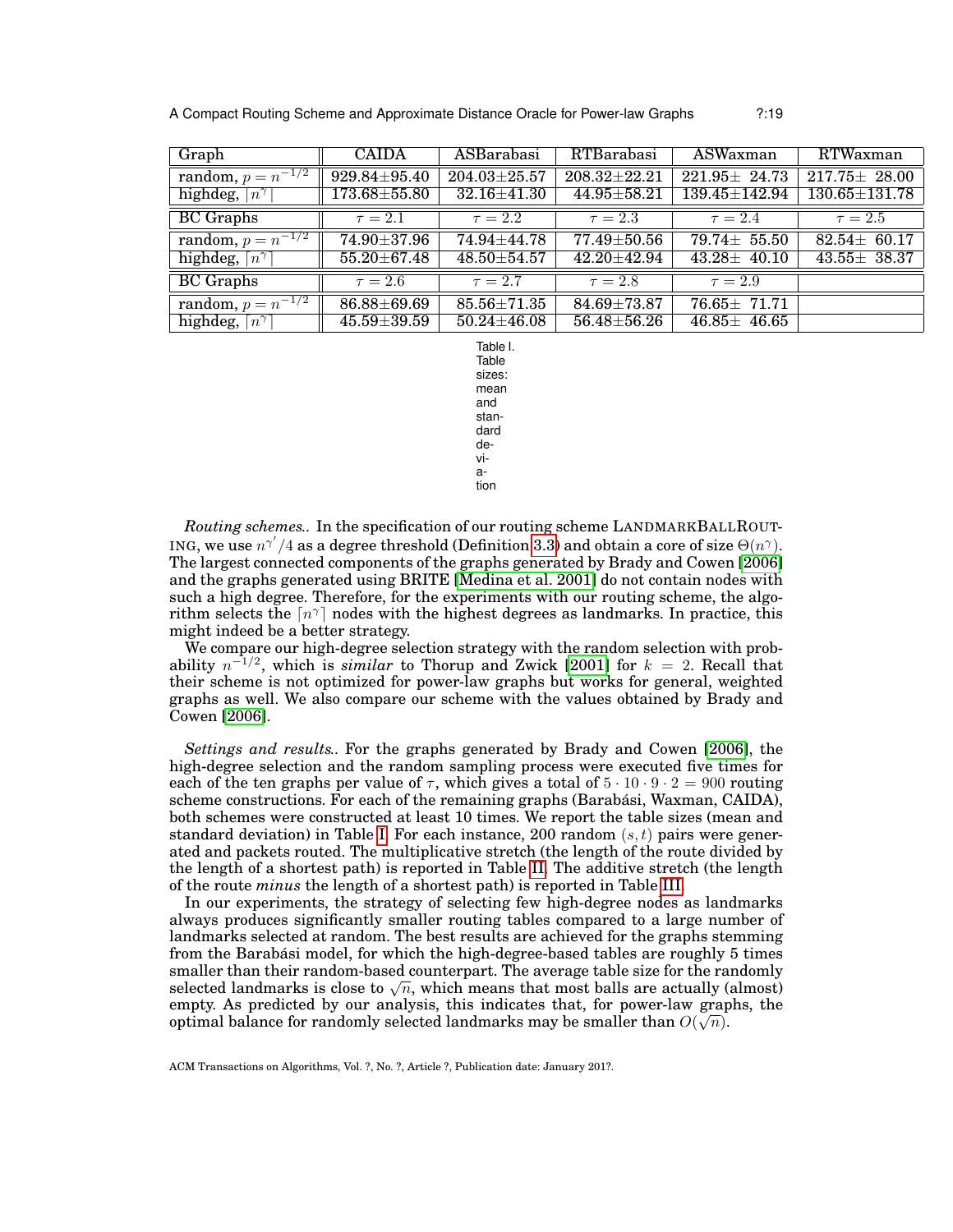| Graph                                             | <b>CAIDA</b>      | ASBarabasi        | RTBarabasi        | ASWaxman                     | RTWaxman          |
|---------------------------------------------------|-------------------|-------------------|-------------------|------------------------------|-------------------|
| random                                            | $1.28 \pm 0.16$   | $1.38 \pm 0.28$   | $1.38 \pm 0.25$   | $+0.25$<br>1.37              | $1.38 \pm 0.16$   |
| highdeg,<br>$\lceil n^{\overline{\gamma}} \rceil$ | $1.12 \pm 0.14$   | $1.15 \pm 0.21$   | $1.20 \pm 0.22$   | $1.36 \pm 0.26$              | $1.35 \pm 0.24$   |
| <b>BC</b> Graphs                                  | $\tau = 2.1$      | $\tau = 2.2$      | $\tau = 2.3$      | $\tau = 2.4$                 | $\tau = 2.5$      |
| random, $p = n^{-1/2}$                            | $1.340 + 0.240$   | $1.350 + 0.243$   | $1.347 + 0.251$   | $1.342 + 0.259$              | $1.335 + 0.261$   |
| highdeg, $\lceil n^{\gamma} \rceil$               | $1.300 \pm 0.239$ | $1.264 \pm 0.230$ | $1.226 \pm 0.227$ | $1.211 \pm 0.226$            | $1.183 \pm 0.221$ |
| <b>BC</b> Graphs                                  | $\tau = 2.6$      | $\tau = 2.7$      | $\tau = 2.8$      | $\tau = 2.9$                 |                   |
| random, $p = n^{-1/2}$                            | $1.330 \pm 0.275$ | $1.306 + 0.281$   | $1.290 \pm 0.286$ | $1.247 + 0.284$              |                   |
| $\lceil n^{\gamma} \rceil$<br>highdeg,            | $1.160 + 0.218$   | $1.151\pm0.222$   | $1.147 + 0.237$   | $1.\overline{111 \pm 0.216}$ |                   |

<span id="page-19-0"></span>Table II. Multiplicative stretch: mean and standard deviation

| BC Graphs                           | $\tau = 2.1$      | $\tau = 2.2$      | $\tau = 2.3$        | $\tau = 2.4$      | $\tau = 2.5$      |
|-------------------------------------|-------------------|-------------------|---------------------|-------------------|-------------------|
| <b>random</b> , $p = n^{-1/2}$      | $1.744 \pm 1.001$ | $1.955 + 1.098$   | $2.112 {\pm} 1.243$ | $2.302{\pm}1.405$ | $2.512{\pm}1.617$ |
| highdeg, $\lceil n^{\gamma} \rceil$ | $1.532{\pm}1.015$ | $1.463 \pm 1.069$ | $1.360{\pm}1.158$   | $1.394{\pm}1.266$ | $1.342 + 1.373$   |
|                                     |                   |                   |                     |                   |                   |
| <b>BC</b> Graphs                    | $\tau = 2.6$      | $\tau = 2.7$      | $\tau = 2.8$        | $\tau = 2.9$      |                   |
| random, $p = n^{-1/2}$              | $2.752 \pm 1.903$ | $2.946 + 2.254$   | $3.250{\pm}2.736$ . | $3.173 \pm 3.124$ |                   |

<span id="page-19-1"></span>Table III. Additive stretch: mean and standard deviation

The average stretch is surprisingly consistent among different datasets. Even though there are fewer landmarks, the average stretch is better if high-degree nodes are selected as landmarks. Brady and Cowen [\[2006\]](#page-24-8) claim average stretch 1.18–1.25 for the scheme by Thorup and Zwick [\[2001\]](#page-25-1). Our experiments do not confirm this claim: randomly selected nodes (similar to TZ) did not achieve this stretch. A possible reason for this could be that we use balls instead of clusters for short-range distances. Brady and Cowen also claim average stretch 1.11–1.22 for their scheme and small values for  $\tau \in \{2.1, 2.2, 2.3\}$ . Our scheme, except for the graphs of the Waxman model and for small values of  $\tau \leq 2.2$ , also achieves these average stretch values. The worst-case stretch is difficult to compare as our scheme has a (non-experimental) worst-case *multiplicative* stretch and the scheme by Brady and Cowen has an experimental worst-case *additive* stretch. Brady and Cowen conclude from their topology experiments that, for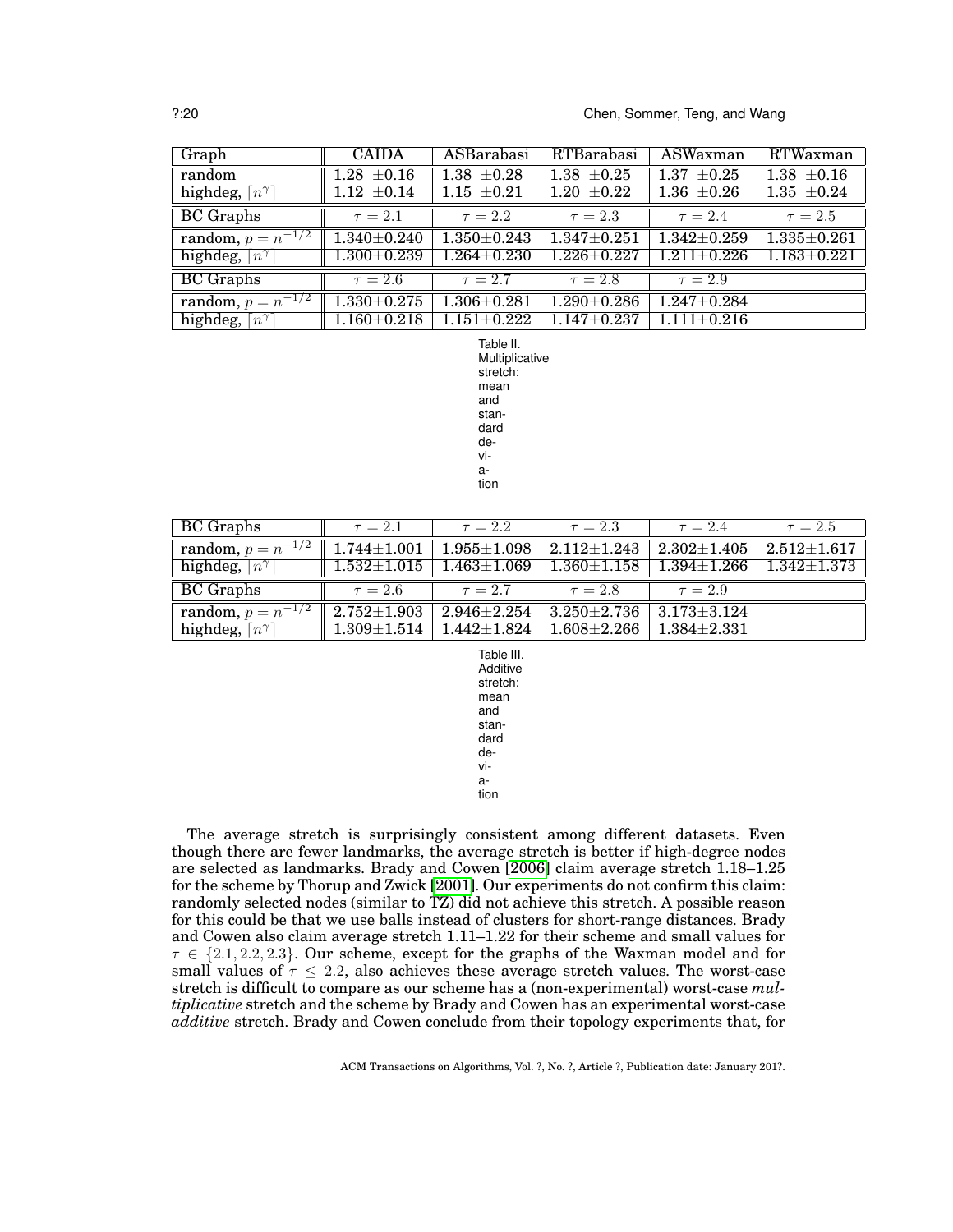graphs up to 40,000 nodes, their scheme has a worst-case additive stretch of 10 while maintaining  $O(\log^2 n)$ -bit tables per node. For nodes 'close' to each other (distance less than 5), the multiplicative stretch of 3 yields better stretch guarantees. For nodes 'far' from each other (distance at least 5), the additive stretch of 10 yields better stretch guarantees. In power-law graphs, most distances are short, the typical distance being  $O(\log \log n)$  [\[Chung and Lu 2002\]](#page-24-2).

The high-degree nodes in the power-law graphs of the Waxman model have only very few edges: the highest degree is only 20. Furthermore, as  $\lceil n^{\gamma} \rceil = 3$ , the core is really small and so is the cumulative degree. Compared to the other power-law graphs, the high-degree selection strategy does not produce huge benefits but it still outperforms random selection. In practice, one might add high-degree nodes to the set of landmarks random selection. In practice, one might add nigh-degree nodes to the set of landmarks<br>until a certain cumulative degree threshold (for example  $\sqrt{n}$  or also a threshold value dependent on  $\tau$ ) is reached.

## <span id="page-20-0"></span>**7. APPROXIMATE DISTANCE ORACLE**

Compact routing schemes can be seen as the distributed version of approximate distance oracles. In the following, we use the techniques that allowed us to prove an upper bound on the maximum routing table size to prove an upper bound on the space requirements of an approximate distance oracle (Section [7.1\)](#page-20-1). We then trade query time against space: we provide an approximate distance oracle with linear space requirements (Section [7.2\)](#page-21-0).

#### <span id="page-20-1"></span>**7.1. Distance Oracle with Stretch** 3

<span id="page-20-2"></span>We prove the following theorem.

THEOREM 7.1. *Let* γ = τ−2 <sup>2</sup>τ−<sup>3</sup> +ε *be a constant. Assume Equation [\(1\)](#page-7-1) is satisfied. For*  $r$ andom power-law graphs from  $\mathbf{RPLG}(n,\tau)$  (Definition [3.2\)](#page-6-1), there exists a preprocess- ${\it ing$  algorithm that runs in expected time  $O(n^{1+\gamma}\log n)$  and creates a distance oracle of *expected size* O(n 1+γ )*. These bounds also hold with probability at least* 1 − 1/n*. After preprocessing, approximate distance queries can be answered in* O(1) *time with stretch at most* 3*.*

We propose a modification of the distance oracle by Thorup and Zwick [\[2005,](#page-25-3) Fig. 5] for  $k = 2$ , which guarantees stretch 3. The main idea of the scheme by Thorup and Zwick for  $k = 2$  is the following: in the preprocessing step, given a graph  $G = (V, E)$ , (1) each node  $v \in V$  is chosen as a *landmark* independently at random with probabil-(1) each node  $v \in V$  is chosen as a *tanamark* independently at random with probability  $n^{-1/2}$ . The expected number of landmarks is  $\sqrt{n}$ . (2) For each node  $u \in V$ , find its nearest landmark  $\ell(u)$  and compute the distances from u to all landmarks. To guarantee optimal stretch for short distance queries, (3) for every node  $u \in V$  a local *ball*  $B_G(u) = \{u' \in V(G) : d(u, u') < d(u, \ell(u))\}$  is computed, including all nodes with distance strictly less than the distance to the landmarks. The result of the distance query  $d(s,t)$  is exact if  $s \in B(t)$  or  $t \in B(s)$  and otherwise stretch 3 is guaranteed [\[Cowen](#page-24-9)] [2001\]](#page-24-9). Since the set of landmarks consists of a random sample, the expected ball size is  $O(\sqrt{n})$ , which is equal to the number of landmarks. This is the optimal balance for general graphs.

For power-law graphs a *better* balance is possible. Using high-degree nodes as landmarks is a natural heuristic. We can select fewer landmarks and obtain smaller sized balls than [\[Thorup and Zwick 2005,](#page-25-3) Fig. 5] at the same time.

Details for the preprocessing step are listed in Algorithm [4.](#page-9-7)

<span id="page-20-3"></span>LEMMA 7.2. Let  $\gamma = \frac{\tau-2}{2\tau-3} + \varepsilon$  be a constant. Assume Equation [\(1\)](#page-7-1) is satisfied. For  $r$ andom power-law graphs  $\mathbf{RPLG}(n,\tau)$ , Algorithm [4](#page-9-7)  $r$ uns in expected time  $O(n^{1+\gamma}\log n)$ 

ACM Transactions on Algorithms, Vol. ?, No. ?, Article ?, Publication date: January 201?.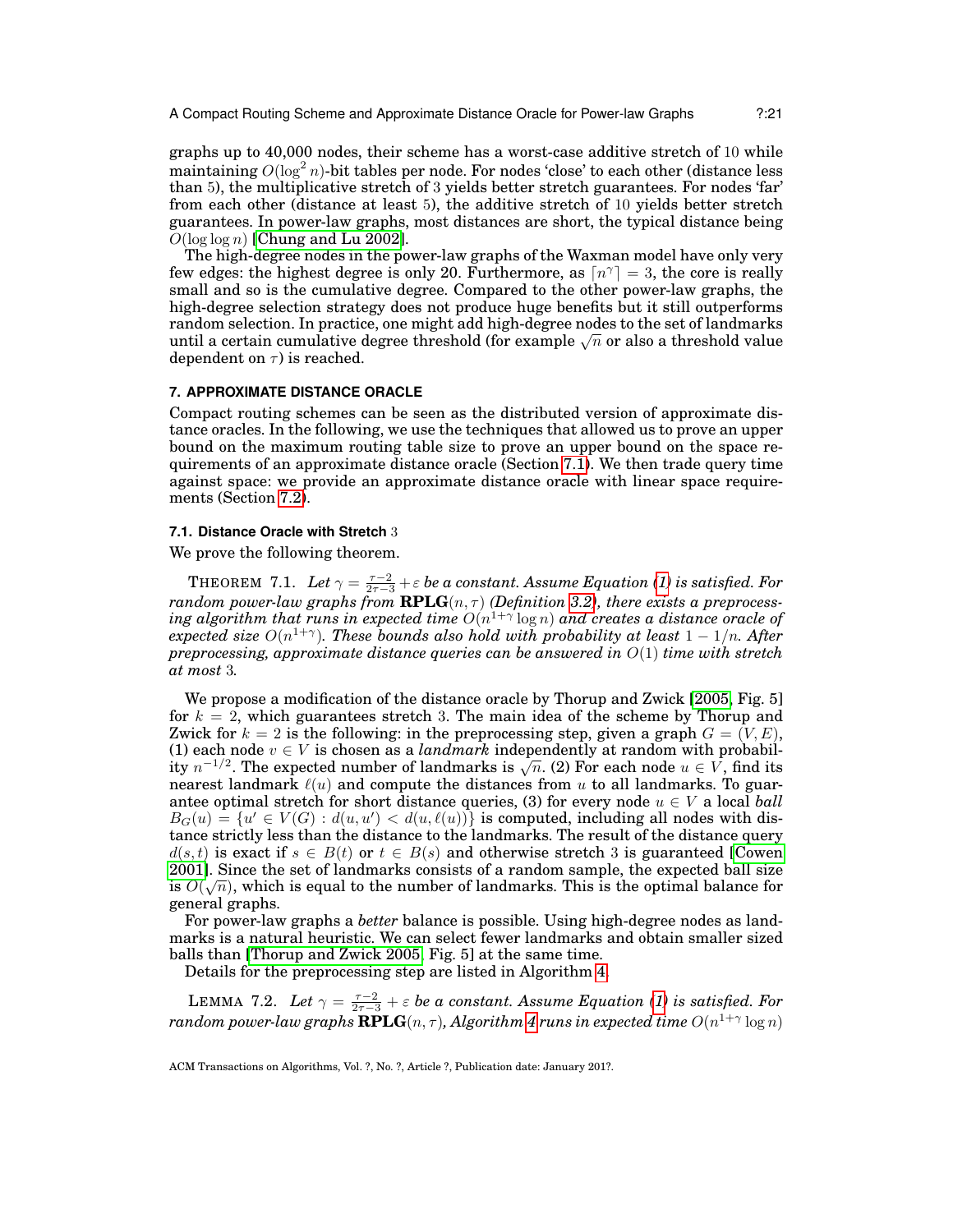**ALGORITHM 4:** Preprocess  $(G = (V, E), \gamma')$ 

compute core  $\leftarrow \{v \in V : \deg(v) > n^{\gamma'} / 4\}$ **for** each  $v \in \text{core}$  **do** run breadth-first search from  $v$  in  $G$ for each node  $u \neq v$ , store  $d(u, v)$ **end for for** each  $u \in V$  **do** compute and store  $B_{\text{core}}(u)$  (including distances) **end for**

and creates a distance oracle of expected size  $O(n^{1+\gamma})$ . These bounds also hold with *probability at least*  $1 - 1/n$ *.* 

PROOF. The analysis of the compact routing scheme can be applied directly (Lemma [5.11](#page-13-1) and proof of Lemma [5.13\)](#page-14-0).  $\Box$ 

The query algorithm is the same as in [\[Thorup and Zwick 2005\]](#page-25-3) for  $k = 2$ , see Algorithm [5.](#page-8-1)

**ALGORITHM 5:** Distance (s, t)

```
if s \in B_S(t) or t \in B_S(s) then
  return local distance d(s, t) from the information at s or t.
else
  return d(s, \ell(t)) + d(\ell(t), t)end if
```
<span id="page-21-1"></span>LEMMA 7.3. *Algorithm [5](#page-8-1) runs in time* O(1) *and achieves stretch* 3*.*

PROOF. Stretch and time bounds from [\[Thorup and Zwick 2005\]](#page-25-3) apply. For each node preprocessed information is stored in a hash table with constant access time [\[Fredman et al. 1984\]](#page-24-27).  $\square$ 

Theorem [7.1](#page-20-2) is immediate from Lemmas [7.2](#page-20-3) and [7.3.](#page-21-1)

#### <span id="page-21-0"></span>**7.2. Linear-Space Data Structure**

In practical scenarios (such as social networks with millions of individuals) the graph may be too large to store a distance oracle that requires super-linear space. In the following, we propose and analyze a distance data structure that can be stored using linear space. For any subset of  $O(\sqrt{n})$  nodes a complete distance table can be stored using linear space. Long-range distances can be approximated by passing through two landmarks in the subset. For short-range distances, we again use balls. These balls can be either pre-computed (resulting in constant query time but larger space requirements) or they can be explored at query time (resulting in longer query time but smaller space requirements).

<span id="page-21-2"></span>More generally, we can trade space against query time, depending on the application's needs. For a parameter  $\xi \in [0, 1/2]$  we choose a set of landmarks of size  $O(n^{1/2+\xi})$ and compute a complete distance table, which requires space  $O(n^{1+2\xi})$ . Furthermore, for each node  $v \in V$  we store its nearest landmark. At query time, given two nodes s and  $t$ , we explore both balls (similar to Algorithm  $5$ , but now the balls have not been precomputed). The query time increases, as described by the following theorem.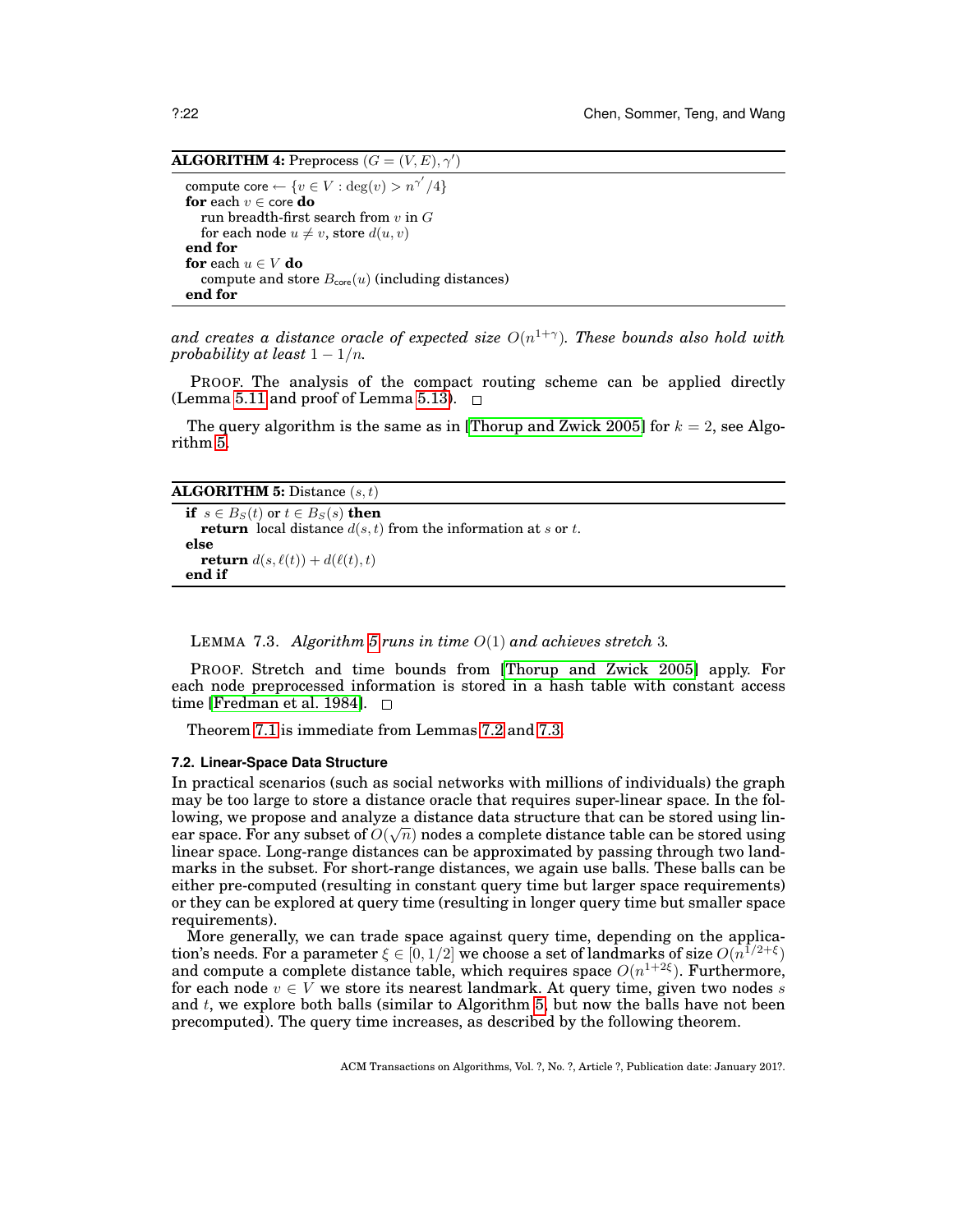THEOREM 7.4. Let  $\xi \in [0, 1/2]$  and let  $\gamma'' = (1/2 - \xi)(1 - 1/(\tau - 1)) + \varepsilon$  be two constants. *Assume Equation [\(1\)](#page-7-1) is satisfied. For random power-law graphs from*  $\mathbf{RPLG}(n, \tau)$  *(Def* $i$ *nition [3.2\)](#page-6-1), there exists a preprocessing algorithm that runs in time*  $O(n^{3/2+\xi}\log n)$  *and*  $\emph{creates a distance data structure of size } \emph{O}(n^{1+2 \xi}).$  After preprocessing, approximate dis $t$ ance queries can be answered in expected time  $O(n^{\gamma''}\log n)$  with stretch at most  $5.$  The *bound on the query time also holds with probability at least*  $1 - 1/n$ .

Note that we may set  $\xi := 0$ , in which case we obtain a linear-space distance "oracle" with query time  $O(n^{\frac{1-1/(\tau-1)}{2}+\varepsilon}\log n)$ . For any  $\tau\in(2,3)$  the exponent is at most  $1/4+\varepsilon$ . For smaller values of  $\tau$  (not too far from 2) the exponent is roughly 1/10.

The remainder of this section is devoted to the proof of Theorem [7.4.](#page-21-2) Algorithm [6](#page-8-5) lists the pseudo-code for the preprocessing algorithm, which is very similar to Algorithm [4.](#page-9-7)

**ALGORITHM 6:** Preprocess  $(G = (V, E), \xi)$ 

compute core as the set of the  $n^{1/2+\xi}$  nodes with highest degree **for** each  $v \in \text{core}$  **do** run breadth-first search from  $v$  in  $G$ for each node  $v \neq u \in$  core, store  $d(u, v)$ for each node  $u \neq v$  update  $\ell(u)$  if v is the nearest landmark **end for**

<span id="page-22-0"></span>LEMMA 7.5. Let  $\xi \in [0, 1/2]$  and let  $\varepsilon > 0$  be two constants. Assume Equa-*tion [\(1\)](#page-7-1) is satisfied. For random power-law graphs from*  $RPLG(n, \tau)$  *the following*  $holds: \ with \ respect \ to \ the \ core \ with \ \Theta(n^{1/2+\xi}) \ nodes, \ each \ ball \ has \ size \ at \ most$  $O(n^{(1/2-\xi)(1-1/(\tau-1))+\varepsilon}\log n)$  with probability at least  $1-1/n^2$ .

PROOF. We start by estimating the volume of the core. The smallest volume of any node in the core is given by  $w_k$  for  $k = n^{1/2 + \xi}$ , which is

$$
w_k = \left(\frac{n}{k}\right)^{\frac{1}{\tau - 1}}
$$

$$
= n^{\frac{1/2 - \xi}{\tau - 1}}.
$$

The asymptotic volume of the core is thus at least

$$
n^{1/2+\xi} \cdot n^{\frac{1/2-\xi}{\tau-1}},
$$

which implies (using Lemma [5.8](#page-12-1) in the exact same way as in the proof of Lemma [5.11\)](#page-13-1) that balls have size at most (up to constant and logarithmic factors)

$$
n^{1-(1/2+\xi)-\frac{1/2-\xi}{\tau-1}+\varepsilon} = n^{(1/2-\xi)(1-1/(\tau-1))+\varepsilon}.
$$

 $\Box$ 

The pseudo-code of the query algorithm is listed as Algorithm [7.](#page-8-6)

**ALGORITHM 7:** Distance (s, t)

<span id="page-22-1"></span>explore  $B<sub>S</sub>(s)$  and  $B<sub>S</sub>(t)$  using BFS, **return** distance if s or t are found **if**  $s \notin B_S(t)$  and  $t \notin B_S(s)$  **then return**  $d(s, \ell(s)) + d(\ell(s), \ell(t)) + d(\ell(t), t)$ **end if**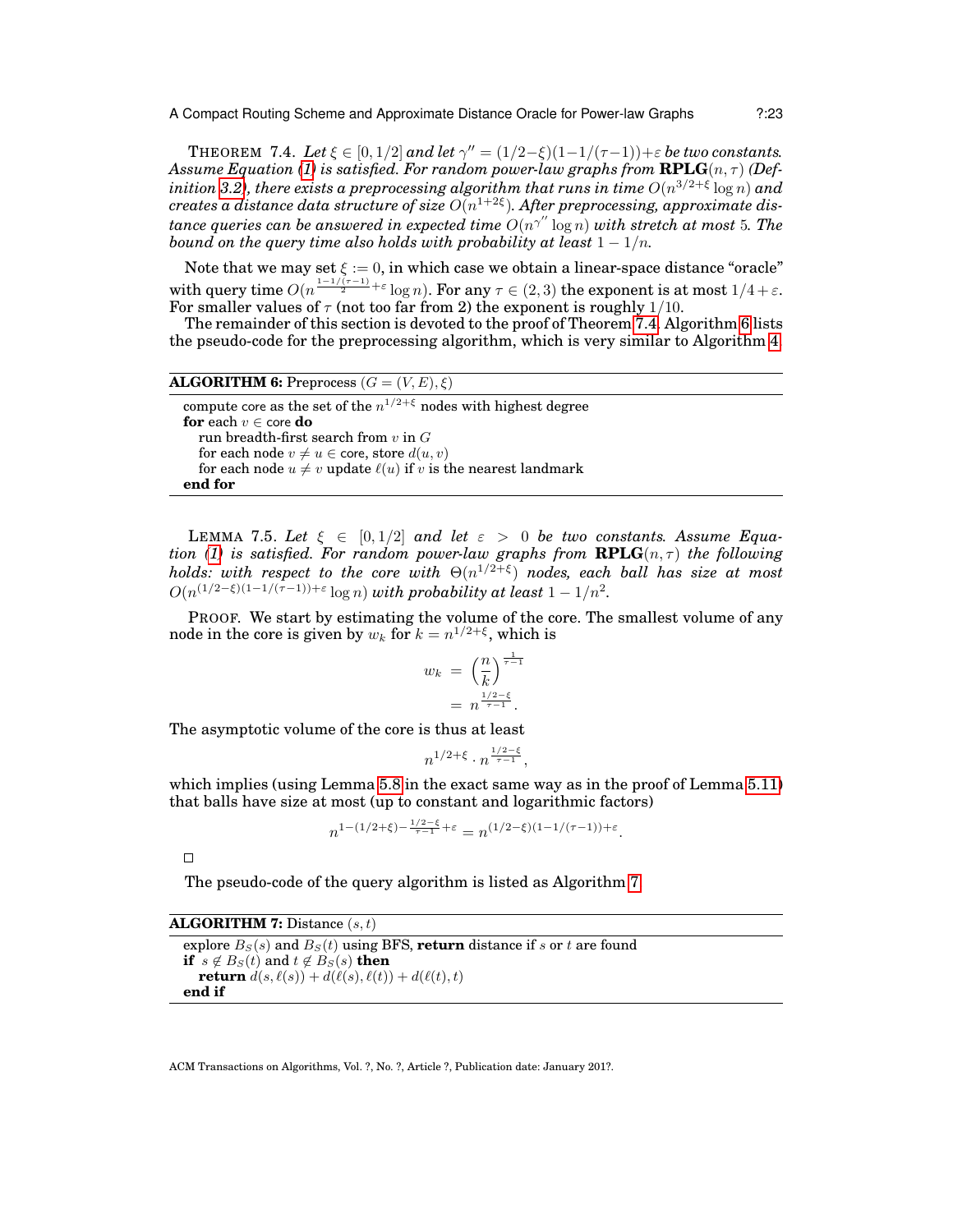LEMMA 7.6. *Algorithm [7](#page-8-6) achieves stretch* 5*.*

**PROOF.** Given a query pair  $(s, t)$ , we have that either  $s \in B(t)$  or  $t \in B(s)$  (in which case the algorithm returns the exact distance) or

$$
\tilde{d}(s,t) = d(s, \ell(s)) + d(\ell(s), \ell(t)) + d(\ell(t), t) \n\leq d(s,t) + d(\ell(s), \ell(t)) + d(s,t) \n\leq d(s,t) + 3d(s,t) + d(s,t) = 5d(s,t)
$$

 $\Box$ 

Lemma [7.5](#page-22-0) and Lemma [7.6](#page-22-1) imply Theorem [7.4.](#page-21-2)

*Note.* Using recent improvements on distance oracles [\[Patrascu and Roditty 2010;](#page-25-22) [Agarwal et al. 2011\]](#page-23-7), there also is a query algorithm with better stretch, exploiting that we can compute whether the two balls intersect.

## <span id="page-23-0"></span>**8. CONCLUSION**

Our analysis provides theoretical justification that high-degree nodes in power-law graphs are indeed very powerful for finding shortest paths in such networks, and thus are effective in improving the performance of shortest-path-related computations.

Perhaps the most intriguing question is whether even polylogarithmic tables would suffice to route with small stretch in power-law graphs. Recent results on distance oracles [\[Sommer et al. 2009\]](#page-25-23) suggest that  $n^{1+\epsilon}$  space is necessary to answer distance queries in constant time for sparse graphs. The lower bound does not extend to routing though. It also remains open whether the scheme by Thorup and Zwick for general  $k$ can be optimized for power-law graphs and whether similar techniques can be applied to the name-independent scheme by Abraham et al. [\[2008\]](#page-23-4). An average-case analysis of the actual scheme by Thorup and Zwick would be interesting as well as a rigorous analysis of the scheme by Brady and Cowen [\[2006\]](#page-24-8). Routing with additive stretch, however, appears to require large routing tables [\[Gavoille and Sommer 2011\]](#page-24-28). Furthermore, the analysis for other random power-law graphs models could be an interesting topic.

#### **ACKNOWLEDGMENTS**

The second author thanks Michael E. Houle and Mikkel Thorup for their valuable comments on an earlier version of this article. We also thank the anonymous DISC and TALG reviewers for their comments and suggestions.

#### **REFERENCES**

- <span id="page-23-6"></span>ABRAHAM, I., GAVOILLE, C., GOLDBERG, A. V., AND MALKHI, D. 2006a. Routing in networks with low doubling dimension. In *26th International Conference on Distributed Computing Systems (ICDCS)*.
- <span id="page-23-5"></span>ABRAHAM, I., GAVOILLE, C., AND MALKHI, D. 2005. Compact routing for graphs excluding a fixed minor. In *19th International Symposium on Distributed Computing (DISC)*. 442–456.
- <span id="page-23-2"></span>ABRAHAM, I., GAVOILLE, C., AND MALKHI, D. 2006b. On space-stretch trade-offs: lower bounds. In *18th ACM Symposium on Parallel Algorithms and Architectures (SPAA)*. 207–216.
- <span id="page-23-3"></span>ABRAHAM, I., GAVOILLE, C., AND MALKHI, D. 2006c. On space-stretch trade-offs: upper bounds. In *18th ACM Symposium on Parallel Algorithms and Architectures (SPAA)*. 217–224.
- <span id="page-23-4"></span>ABRAHAM, I., GAVOILLE, C., MALKHI, D., NISAN, N., AND THORUP, M. 2008. Compact name-independent routing with minimum stretch. *ACM Transactions on Algorithms 4,* 3.
- <span id="page-23-1"></span>ACHLIOPTAS, D., CLAUSET, A., KEMPE, D., AND MOORE, C. 2009. On the bias of traceroute sampling: Or, power-law degree distributions in regular graphs. *Journal of the ACM 56,* 4. Announced at STOC 2005.
- <span id="page-23-7"></span>AGARWAL, R., GODFREY, P. B., AND HAR-PELED, S. 2011. Approximate distance queries and compact routing in sparse graphs. In *30th Annual Joint Conference of the IEEE Computer and Communications Societies (INFOCOM)*.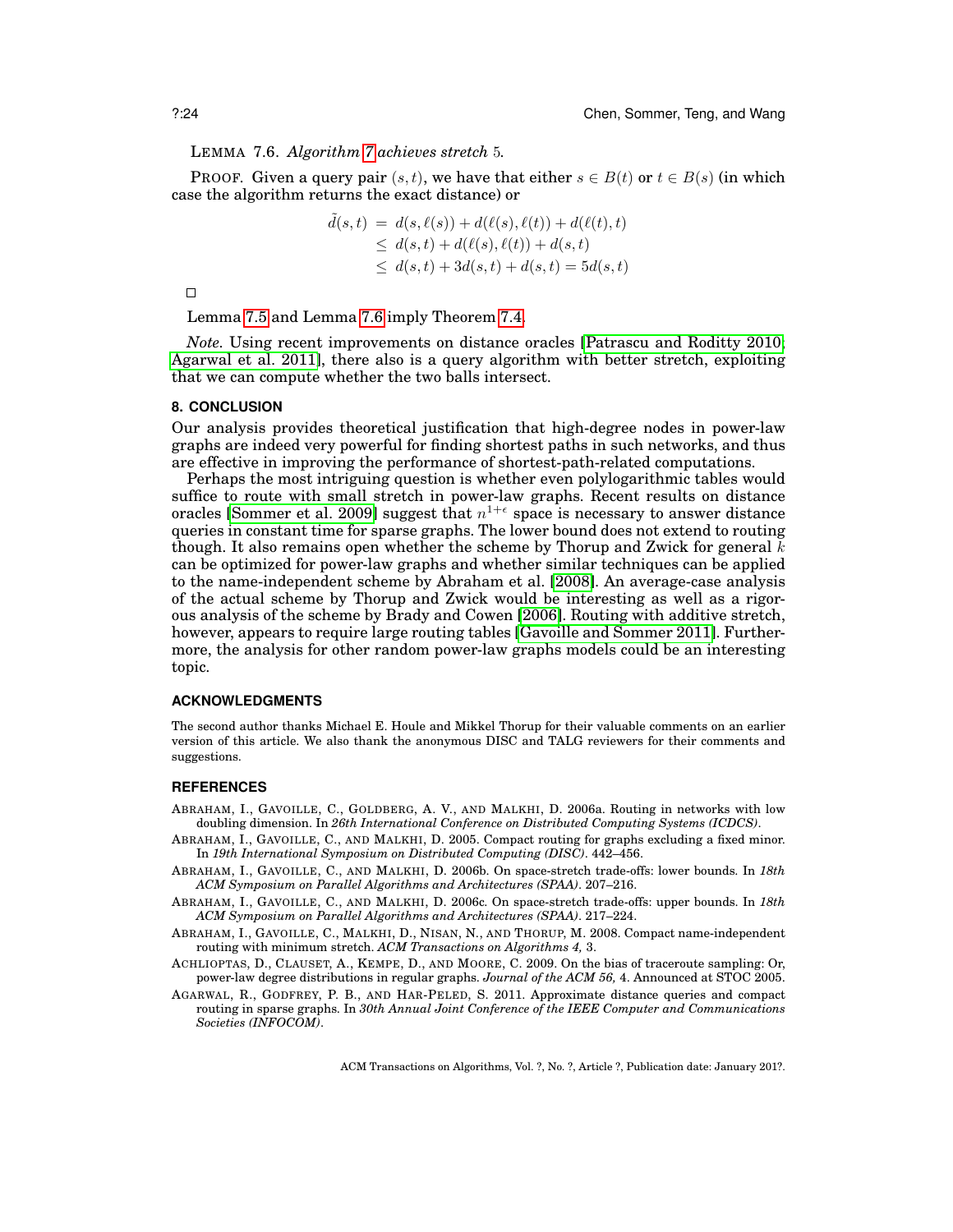- <span id="page-24-1"></span>AIELLO, W., CHUNG, F. R. K., AND LU, L. L. 2000. A random graph model for massive graphs. In *32nd ACM Symposium on Theory of Computing (STOC)*. 171–180.
- <span id="page-24-7"></span>BARABÁSI, A.-L. AND ALBERT, R. 1999. Emergence of scaling in random networks. *Science 286*, 5439, 509– 512.
- <span id="page-24-22"></span>BOURGAIN, J. 1985. On lipschitz embedding of finite metric spaces in Hilbert space. *Israel Journal of Mathematics 52,* 1-2, 46–52.
- <span id="page-24-8"></span>BRADY, A. AND COWEN, L. 2006. Compact routing on power law graphs with additive stretch. In *9th Workshop on Algorithm Eng. and Exper. (ALENEX)*. 119–128.
- <span id="page-24-26"></span>CAIDA COOPERATIVE ASSOCIATION FOR INTERNET DATA ANALYSIS. 2003. CAIDA's router-level topology measurements. Online at [http://www.caida.org/tools/measurement/skitter/router\\_topology/](http://www.caida.org/tools/measurement/skitter/router_topology/), file: [itdk0304\\_rlinks\\_undirected.gz](itdk0304_rlinks_undirected.gz).
- <span id="page-24-20"></span>CHAN, T. M. 2007. More algorithms for all-pairs shortest paths in weighted graphs. In *39th ACM Symposium on Theory of Computing (STOC)*. 590–598.
- <span id="page-24-23"></span>CHENG, J. AND YU, J. X. 2009. On-line exact shortest distance query processing. In *12th International Conference on Extending Database Technology (EDBT)*. 481–492.
- <span id="page-24-2"></span>CHUNG, F. R. K. AND LU, L. L. 2002. The average distances in random graphs with given expected degrees. *Internet Mathematics 1*, 91–114. See also PNAS 99, pp. 15879–15882.
- <span id="page-24-3"></span>CHUNG, F. R. K. AND LU, L. L. 2006. *Complex Graphs and Networks*. American Mathematical Society.
- <span id="page-24-4"></span>CLAUSET, A., SHALIZI, C. R., AND NEWMAN, M. E. J. 2009. Power-law distributions in empirical data. *SIAM Review 51,* 4, 661–703.
- <span id="page-24-24"></span>COHEN, E., HALPERIN, E., KAPLAN, H., AND ZWICK, U. 2003. Reachability and distance queries via 2–hop labels. *SIAM Journal on Computing 32,* 5, 1338–1355. Announced at SODA 2002.
- <span id="page-24-9"></span>COWEN, L. 2001. Compact routing with minimum stretch. *J. Algorithms 38,* 1, 170–183.
- <span id="page-24-17"></span>CVETKOVSKI, A. AND CROVELLA, M. 2009. Hyperbolic embedding and routing for dynamic graphs. In *28th IEEE International Conference on Computer Communications (INFOCOM)*. 1647–1655.
- <span id="page-24-19"></span>DIJKSTRA, E. W. 1959. A note on two problems in connection with graphs. *Numerische Math. 1*, 269–271.
- <span id="page-24-18"></span>DINITZ, M. 2007. Compact routing with slack. In *26th ACM Symposium on Principles of Distributed Computing (PODC)*. 81–88.
- <span id="page-24-15"></span>ENACHESCU, M., WANG, M., AND GOEL, A. 2008. Reducing maximum stretch in compact routing. In *27th IEEE International Conference on Computer Communications (INFOCOM)*. 336–340.
- <span id="page-24-16"></span>ERDŐS, P. AND RÉNYI, A. 1960. On the evolution of random graphs. *Magyar Tudományos Akadémia Matematikai Kutat´o Int´ezet´enek K¨ozlem´enyei 5*, 17–61.
- <span id="page-24-5"></span>FALOUTSOS, M., FALOUTSOS, P., AND FALOUTSOS, C. 1999. On power-law relationships of the Internet topology. In *SIGCOMM: Proceedings of the conference on applications, technologies, architectures, and protocols for computer communication*. 251–262.
- <span id="page-24-6"></span>FERRANTE, A., PANDURANGAN, G., AND PARK, K. 2008. On the hardness of optimization in power-law graphs. *Theoretical Computer Science 393,* 1-3, 220–230.
- <span id="page-24-10"></span>FRAIGNIAUD, P. AND GAVOILLE, C. 2001. Routing in trees. In *28th International Colloquium on Automata, Languages and Programming (ICALP)*. 757–772.
- <span id="page-24-27"></span>FREDMAN, M. L., KOMLÓS, J., AND SZEMERÉDI, E. 1984. Storing a sparse table with  $O(1)$  worst case access time. *Journal of the ACM 31,* 3, 538–544. Announced at FOCS 1982.
- <span id="page-24-12"></span>GAVOILLE, C. AND HANUSSE, N. 1999. Compact routing tables for graphs of bounded genus. In *26th International Colloquium on Automata, Languages and Programming (ICALP)*. 351–360.
- <span id="page-24-0"></span>GAVOILLE, C. AND PERENNES, S. 1996. Memory requirements for routing in distributed networks (extended abstract). In *15th Symposium on Principles of Distributed Computing (PODC)*. 125–133.
- <span id="page-24-28"></span>GAVOILLE, C. AND SOMMER, C. 2011. Sparse spanners vs. compact routing. In *23rd ACM Symposium on Parallelism in Algorithms and Architectures (SPAA)*. 225–234.
- <span id="page-24-21"></span>GOLDBERG, A. V. AND HARRELSON, C. 2005. Computing the shortest path: A\* search meets graph theory. In *16th ACM-SIAM Symposium on Discrete Algorithms (SODA)*. 156–165.
- <span id="page-24-25"></span>GOLDMAN, R., SHIVAKUMAR, N., VENKATASUBRAMANIAN, S., AND GARCIA-MOLINA, H. 1998. Proximity search in databases. In *24th International Conference on Very Large Data Bases (VLDB)*. 26–37.
- <span id="page-24-13"></span>KONJEVOD, G., RICHA, A. W., AND XIA, D. 2006. Optimal-stretch name-independent compact routing in doubling metrics. In *25th ACM Symposium on Principles of Distributed Computing (PODC)*. 198–207.
- <span id="page-24-14"></span>KONJEVOD, G., RICHA, A. W., XIA, D., AND YU, H. 2007. Compact routing with slack in low doubling dimension. In *26th ACM Symposium on Principles of Distributed Computing (PODC)*. 71–80.
- <span id="page-24-11"></span>KORMAN, A. 2008. Improved compact routing schemes for dynamic trees. In *27th ACM Symposium on Principles of Distributed Computing (PODC)*. 185–194.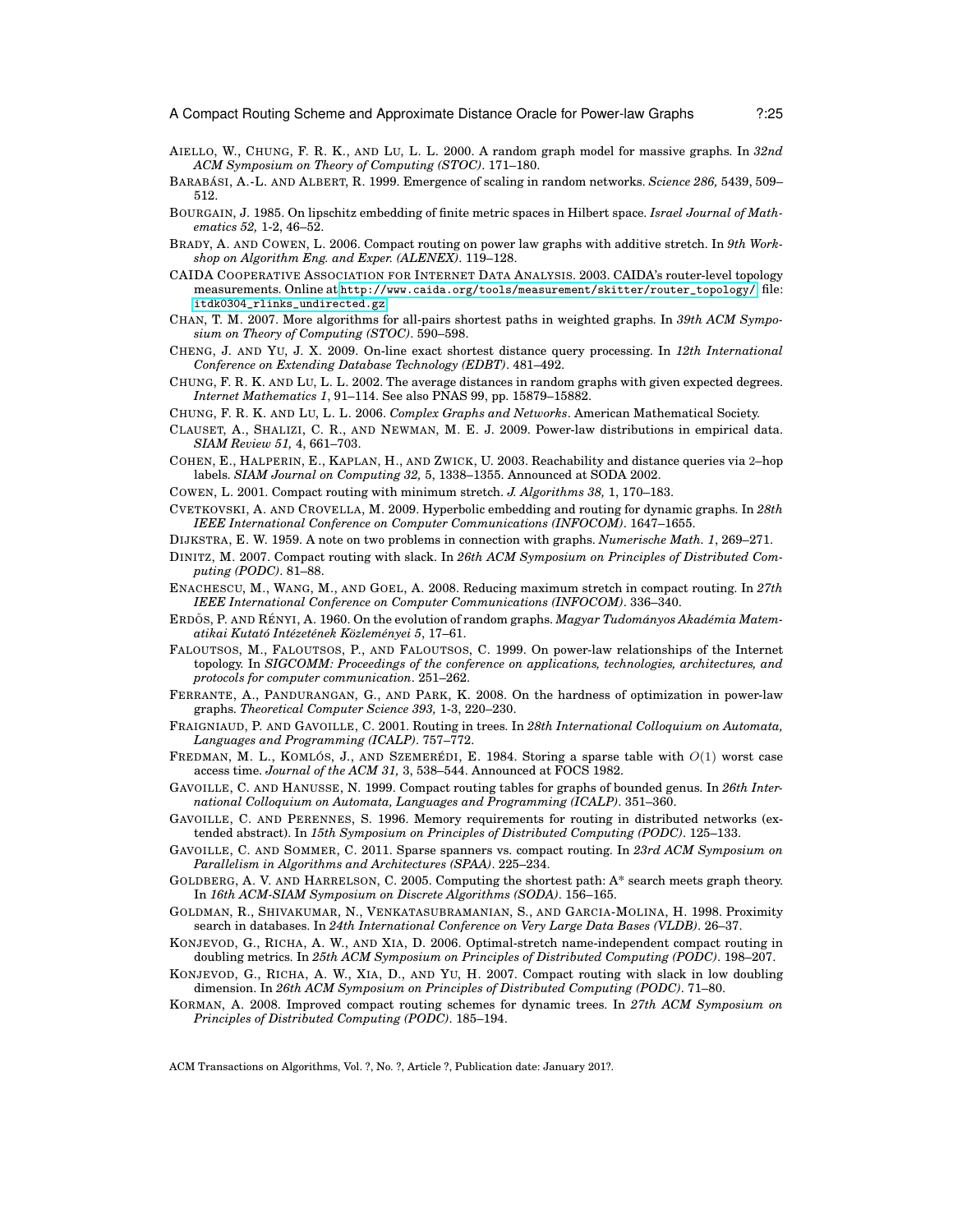- <span id="page-25-0"></span>KRIOUKOV, D. V., FALL, K. R., AND YANG, X. 2004. Compact routing on internet-like graphs. In *23rd IEEE International Conference on Computer Communications (INFOCOM)*.
- <span id="page-25-8"></span>KUMAR, R., RAGHAVAN, P., RAJAGOPALAN, S., SIVAKUMAR, D., TOMKINS, A., AND UPFAL, E. 2000. Random graph models for the web graph. In *41st IEEE Symposium on Foundations of Computer Science (FOCS)*. 57–65.
- <span id="page-25-17"></span>LI, L., ALDERSON, D., DOYLE, J. C., AND WILLINGER, W. 2005. Towards a theory of scale-free graphs: Definition, properties, and implications. *Internet Mathematics 2,* 4, 431–523.
- <span id="page-25-10"></span>LU, H.-I. 2002a. Improved compact routing tables for planar networks via orderly spanning trees. In *8th International Computing and Combinatorics Conference*. 57–66.
- <span id="page-25-2"></span>LU, L. L. 2002b. Probabilistic methods in massive graphs and internet computing. Ph.D. thesis, University of California San Diego.
- <span id="page-25-18"></span>MCDIARMID, C. 1998. *Probabilistic Methods for Algorithmic Discrete Mathematics*. Algorithms and Combinatorics Series, vol. 16. Springer, Chapter Concentration, 1–46.
- <span id="page-25-20"></span>MEDINA, A., LAKHINA, A., MATTA, I., AND BYERS, J. W. 2001. Brite: An approach to universal topology generation. In *9th International Workshop on Modeling, Analysis, and Simulation of Computer and Telecommunication Systems*. 346–.
- <span id="page-25-4"></span>MITZENMACHER, M. 2003. A brief history of generative models for power law and lognormal distributions. *Internet Mathematics 1,* 2.
- <span id="page-25-19"></span>NEWMAN, M. E. J. 2005. Power laws, Pareto distributions and Zipf's law. *Contemporary Physics 46*, 323– 351.
- <span id="page-25-6"></span>NEWMAN, M. E. J., STROGATZ, S. H., AND WATTS, D. J. 2001. Random graphs with arbitrary degree distributions and their applications. *Physical Review E 64,* 2, 026118.
- <span id="page-25-7"></span>NORROS, I. AND REITTU, H. 2006. On a conditionally Poissonian graph process. *Advances in Applied Probability 38,* 1, 59–75.
- <span id="page-25-11"></span>PAPADOPOULOS, F., KRIOUKOV, D. V., BOGUÑÁ, M., AND VAHDAT, A. 2010. Greedy forwarding in dynamic scale-free networks embedded in hyperbolic metric spaces. In *29th IEEE International Conference on Computer Communications (INFOCOM)*. 2973–2981.
- <span id="page-25-22"></span>PATRASCU, M. AND RODITTY, L. 2010. Distance oracles beyond the Thorup-Zwick bound. In *51st IEEE Symposium on Foundations of Computer Science (FOCS)*. 815–823.
- <span id="page-25-9"></span>PELEG, D. AND UPFAL, E. 1989. A trade-off between space and efficiency for routing tables. *Journal of the ACM 36,* 3, 510–530.
- <span id="page-25-14"></span>POTAMIAS, M., BONCHI, F., CASTILLO, C., AND GIONIS, A. 2009. Fast shortest path distance estimation in large networks. In *18th ACM conference on Information and knowledge management (CIKM)*. 867–876.
- <span id="page-25-5"></span>ROUGHAN, M., WILLINGER, W., MAENNEL, O., PEROULI, D., AND BUSH, R. 2011. 10 lessons from 10 years of measuring and modeling the internet's autonomous systems. *IEEE Journal on Selected Areas in Communications 29,* 9, 1810–1821.
- <span id="page-25-15"></span>SARMA, A. D., GOLLAPUDI, S., NAJORK, M., AND PANIGRAHY, R. 2010. A sketch-based distance oracle for web-scale graphs. In *3rd International Conference on Web Search and Web Data Mining (WSDM)*. 401–410.
- <span id="page-25-12"></span>SEN, S. 2009. Approximating shortest paths in graphs. In *3rd International Workshop on Algorithms and Computation (WALCOM)*. 32–43.
- <span id="page-25-13"></span>SOMMER, C. 2010. Approximate shortest path and distance queries in networks. Ph.D. thesis, The University of Tokyo.
- <span id="page-25-23"></span>SOMMER, C., VERBIN, E., AND YU, W. 2009. Distance oracles for sparse graphs. In *50th IEEE Symposium on Foundations of Computer Science (FOCS)*. 703–712.
- <span id="page-25-1"></span>THORUP, M. AND ZWICK, U. 2001. Compact routing schemes. In *13th ACM Symposium on Parallel Algorithms and Architectures (SPAA)*. 1–10.
- <span id="page-25-3"></span>THORUP, M. AND ZWICK, U. 2005. Approximate distance oracles. *Journal of the ACM 52,* 1, 1–24.
- <span id="page-25-21"></span>WAXMAN, B. M. 1988. Routing of multipoint connections. *IEEE Journal on Selected Areas in Communications 6,* 9, 1617–1622.
- <span id="page-25-16"></span>XIAO, Y., WU, W., PEI, J., WANG, W., AND HE, Z. 2009. Efficiently indexing shortest paths by exploiting symmetry in graphs. In *12th International Conference on Extending Database Technology (EDBT)*. 493– 504.

Received October 2010; revised November 2011; accepted April 2012